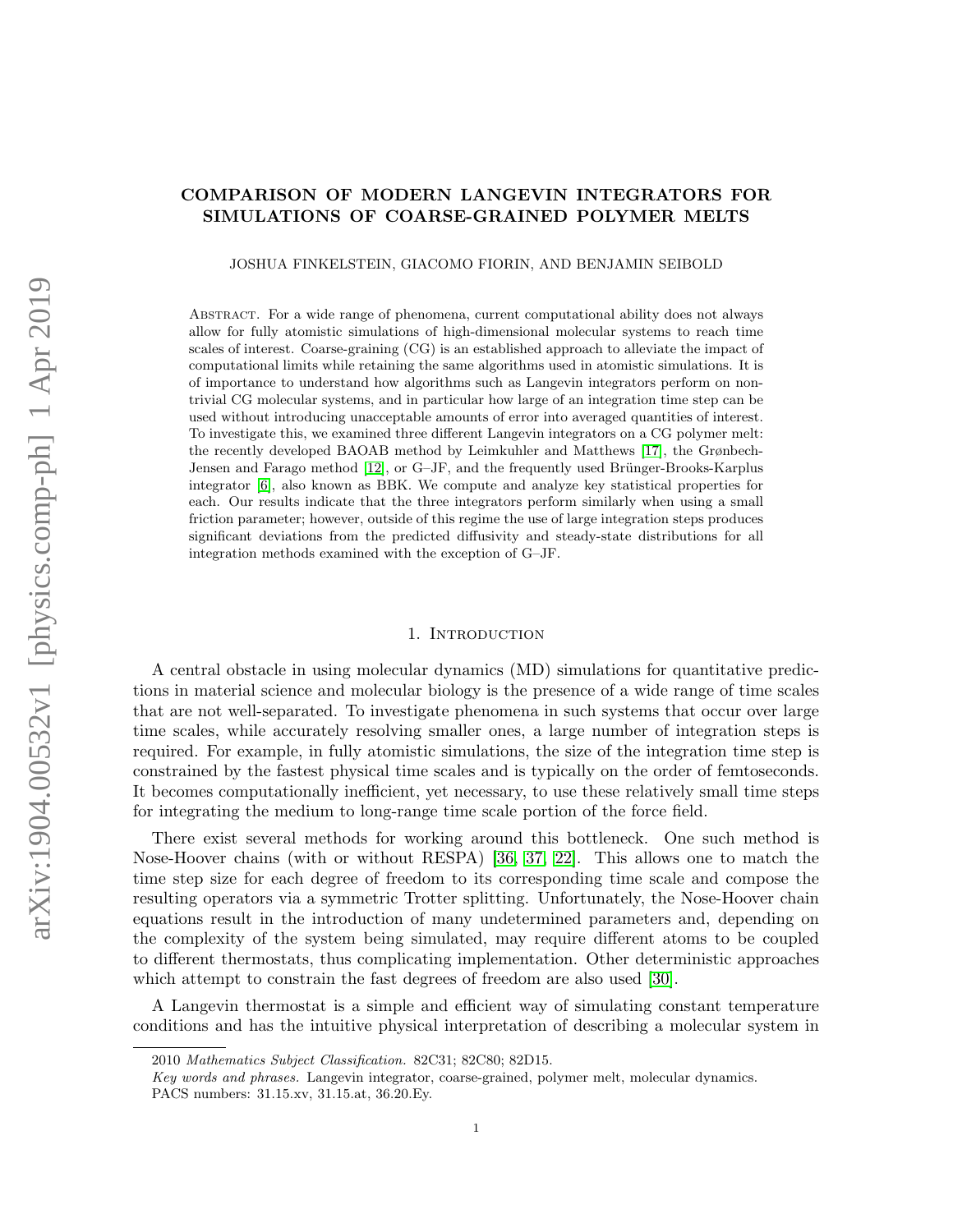the presence of an implicit solvent or heat bath. The interaction between the heat bath and the system is collapsed into the friction parameter  $\gamma$ , thus avoiding the need to represent the heat bath as a set of particles altogether. In the context of coarse-grained (CG) models with explicit solvent, the missing microscopic degrees of freedom can be described by such stochastic forces, at least to a first approximation. For example, the dissipative-particledynamics (DPD) methodology [\[28\]](#page-18-4) relies on this description to systematically build coarsegrained models with low computational cost.

Because improvements in computer hardware are being introduced more slowly in recent years, the usefulness of MD models that run at speeds higher than atomistic simulations will also increase. As CG models become more commonplace, there is a need to systematically understand the numerical performance and the limitations of current temporal integration schemes on CG systems, avoiding the reliance on rules of thumb that were derived primarily for atomistic simulations.

In this work we examine methods used to numerically solve the Langevin equation, such as the ones by Leimkuhler and Matthews [\[17\]](#page-18-0) and Grønbech-Jensen and Farago [\[12\]](#page-18-1), known as G–JF, with particular concern toward their respective sampling properties in CG simulations. Among the family of integrators described by Leimkuhler and Matthews [\[17\]](#page-18-0), the BAOAB method is the one characterised by the smallest configurational sampling error, and the only one here considered. Both the G-JF and BAOAB methods are weakly second-order accurate [\[3,](#page-18-5) [17\]](#page-18-0) and produce the exact configurational mean, variance and co-variance of the harmonic oscillator. This important property is not produced by many other Langevin schemes [\[38,](#page-19-3) [26\]](#page-18-6). To compare the two schemes with a representative of more traditional integration methods, our analysis includes the well-established Brünger-Brooks-Karplus method [\[6\]](#page-18-2), or BBK. Out of the many formulations of BBK [\[19\]](#page-18-7) we chose one (indicated here as BBK<sup>∗</sup> ) that performs well for the system under study: comparisons to the classical formulation are also made.

Several numerical studies have been conducted on the performance of these integrators in atomistic simulations (e.g. see [\[13,](#page-18-8) [33\]](#page-19-4)). However, CG models tend to use smoother potential energy functions than their fully atomistic counterparts, and thus allow for much larger integration time steps. A key question that arises then is: how large can the time step h be made without introducing unacceptable levels of error into averaged static and dynamic quantities? In [\[4\]](#page-18-9), G–JF is used to simulate a CG lipid bilayer in implicit solvent and averaged energy terms (both potential and kinetic) are examined: however, the system was simulated for relatively short MD trajectories (<50,000 steps) and distributions were not examined. Also included in that study was the Schneider-Stoll Langevin integrator [\[32\]](#page-19-5), the default option in LAMMPS [\[29\]](#page-18-10) and ESPResSo [\[20\]](#page-18-11). We elected not to include this integrator in our work, because small  $\gamma h$  values are explicitly required in its derivation. Our present work considers a wide range of values for  $\gamma h$ . To date, we are not aware of any CG studies for BAOAB.

There are several choices of CG-model resolutions to choose from: a recent survey of several CG models [\[31\]](#page-19-6) suggested that an adequate representation of the phase behavior seen in atomistic simulations is given by models of polyethylene chains with three or four methylene groups per CG particle. The model by Klein and coworkers [\[34,](#page-19-7) [35\]](#page-19-8), the MARTINI [\[21\]](#page-18-12) and Salerno-Grest [\[31\]](#page-19-6) models are significant examples of this level of resolution. Many other such models also exist [\[8,](#page-18-13) [11,](#page-18-14) [16,](#page-18-15) [5,](#page-18-16) [25,](#page-18-17) [24,](#page-18-18) [14\]](#page-18-19). It is also recognised that technological requirements will motivate further effort to develop accurate CG models at lower levels of resolution (mapping into fewer CG particles for the same system). Transitioning into such models affects significantly the balance between Hamiltonian, stochastic and inertial terms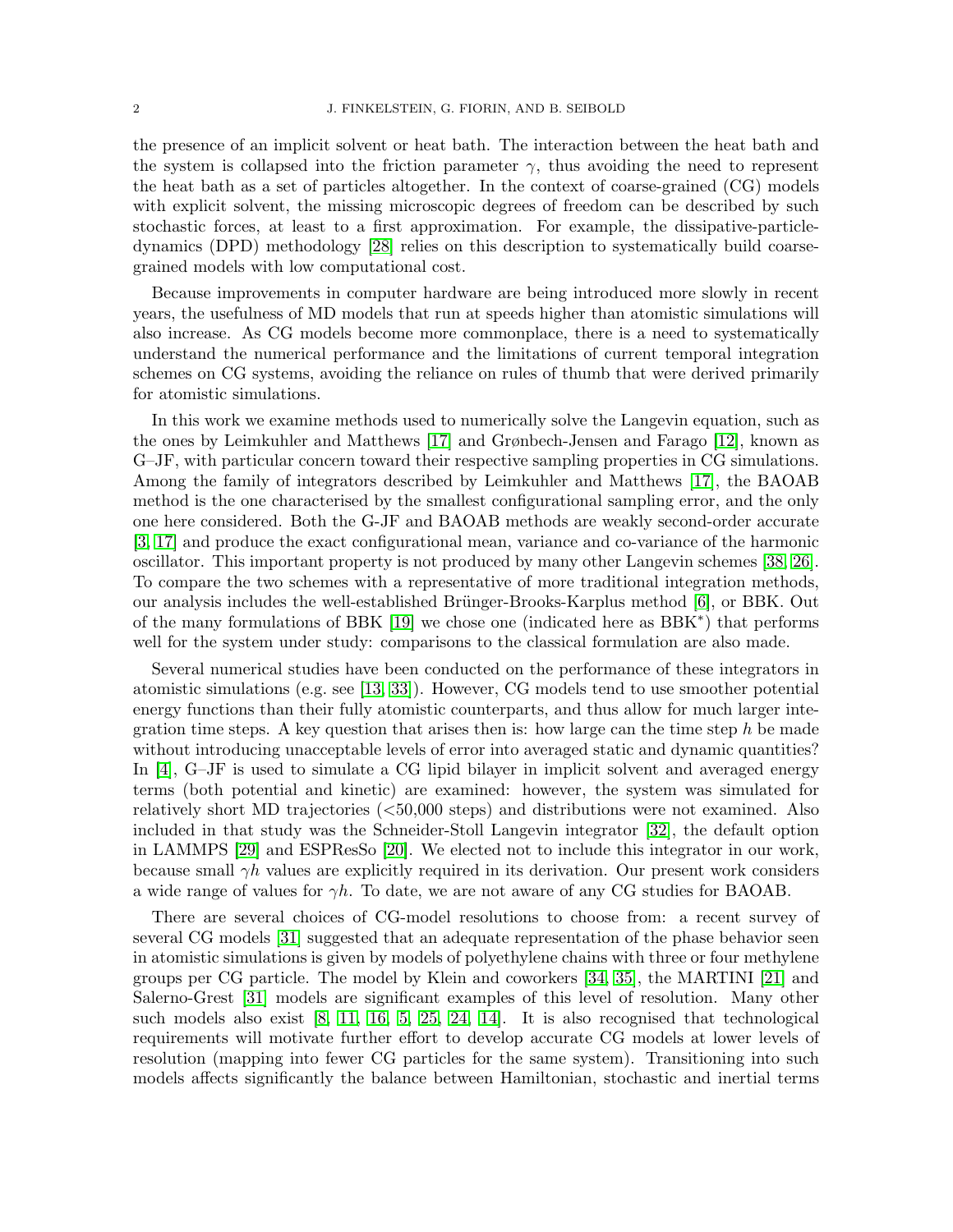in the equations of motion, and may require the use of existing Langevin methods outside of their typical range of parameter values.

In fact, Langevin parameters near the high-friction limit are of particular concern. Here, the acceleration may be neglected and the second-order integrator can safely be substituted with a first-order one for improved numerical stability. However, due to large differences in how existing CG models are formulated, as well as differences between potential energy terms in the same model, it is far from unusual to see applications of a Langevin thermostat that approach this region at least transiently. Unfortunately, any resulting biases in sampling are often difficult to detect due to the heterogeneous nature of the physical system examined, or its proximity to a phase transition.

Here we used as benchmark system a polyethylene melt  $(C_{48})$  modeled with three methylene groups per CG particle. All three schemes, BAOAB, BBK and G–JF, were compared for a wide-range of friction parameter values and time step sizes by examining relevant statistical quantities from the simulations. The key finding of our study is that in the high-friction  $(\gamma \approx .1 \text{ fs}^{-1})$  regime, the G–JF method performs measurably better than BAOAB and BBK in reproducing molecular diffusivity and configurational distributions. The results obtained provide indications that Langevin integrators with similar properties to G–JF should be considered for use in CG simulations that aim to preserve dynamic properties and stationary distributions equally accurately. Though, diffusivity notwithstanding, BAOAB and G–JF sample equally well the configurational distributions of the system considered here.

## <span id="page-2-0"></span>2. Background and Theory

We consider an N-particle system with potential energy  $U$ , immersed in a heat bath with the constant temperature  $T$ , modeled by the Langevin equation:

$$
d\mathbf{Q} = \mathbf{M}^{-1} \mathbf{P} dt ,
$$
  
\n
$$
d\mathbf{P} = -\mathbf{M}^{-1} \nabla U(\mathbf{Q}) dt - \gamma \mathbf{M}^{-1} \mathbf{P} dt + \sigma \mathbf{M}^{-1/2} d\mathbf{W} .
$$
\n(1)

Here  $\sigma =$ √  $\sqrt{2k_bT\gamma}$  is the noise coefficient,  $k_b$  is Boltzmann's constant,  $\gamma$  is the (spatially independent) collision rate parameter (measured in units of fs−<sup>1</sup> ), M a diagonal mass matrix, W is 3N-dimensional Brownian motion, and  $\mathcal{H}(\mathbf{Q}, \mathbf{P}) = \mathbf{P}^T \mathbf{M}^{-1} \mathbf{P} + U(\mathbf{Q})$  is the Hamiltonian. The Langevin equation is a stochastic differential equation (SDE), so we use capital letters to remind us that position and velocity are stochastic processes.

Usually in MD, it is not the exact dynamics generated by [\(1\)](#page-2-0) that are of interest, but rather an accurate sampling of the equilibrium distributions in phase space. Assuming that  $\mathcal{H}(q, p)$ is such that  $e^{-\mathcal{H}(q,p)}$  is integrable, one expects [\(1\)](#page-2-0) to be ergodic and have the stationary distribution

$$
\mu(dqdp) = \mathcal{Q}^{-1}e^{-\mathcal{H}(q,p)/k_bT} dqdp ,
$$

where  $\mathcal Q$  is a normalisation constant and  $\mu$  is the Boltzmann-Gibbs, or canonical, distribution. For realistic MD potentials, such as Lennard-Jones and/or Coulombic interaction forces, the solution to [\(1\)](#page-2-0) needs to be approximated numerically. Moreover, in many applications, such as the one here,  $U$  is non-globally Lipschitz and singular. Consequently, many standard results in SDE theory do not apply, thus limiting the possibilities of a complete formal analysis of numerical schemes for [\(1\)](#page-2-0). One must therefore study these schemes computationally.

The fidelity to which numerical schemes reproduce the Boltzmann-Gibbs distribution  $\mu$ is our principal interest. It is the hope that infinite time-averaged observables obtained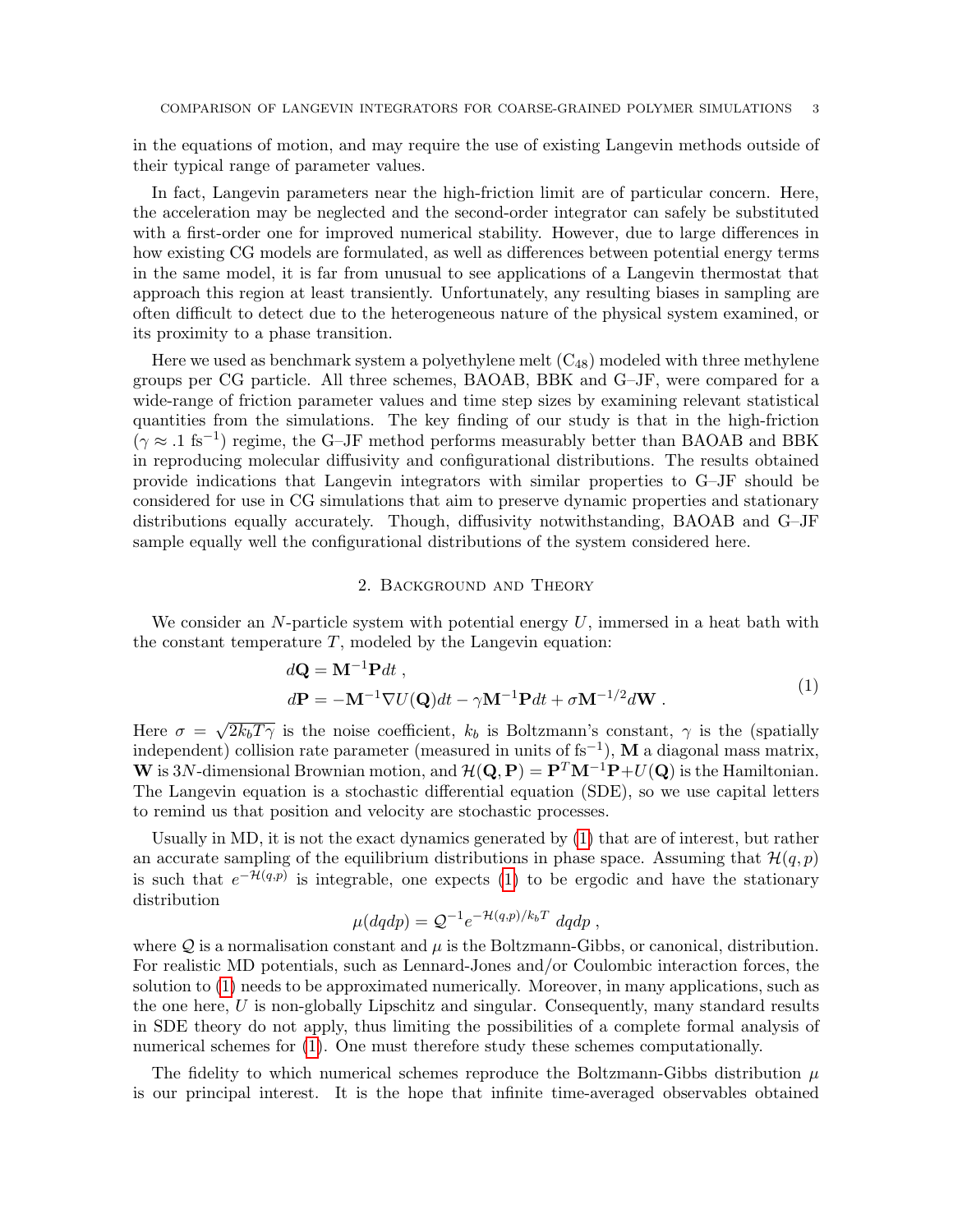from these numerical schemes would reproduce correct statistical averages with respect to  $\mu$ . However, even with ergodicity typically assumed, the steady states produced by each numerical scheme,  $\mu_{\text{G-IF}}$ ,  $\mu_{\text{BAOAB}}$ , and  $\mu_{\text{BBK}}$ , respectively, will in general differ from  $\mu$ , and depend on the friction parameter  $\gamma$  and time step h. Therefore we expect two distinct sources of error in the calculation of distributions and observables: use of a finite trajectory instead of an infinite one and the error due to the numerical scheme's steady state distribution differing from the canonical distribution.

Although, in general, statistical averages generated by numerical approximations of [\(1\)](#page-2-0) cannot be derived analytically, exact formulas for mean, variance and correlation can be calculated in the flat and harmonic potential case, which is enough to characterise any stationary distribution when starting with Gaussian initial conditions.

2.1. Numerical Methods Studied. In this work, we examined three different Langevin integration schemes:  $G-JF$ , BAOAB, and the Brünger-Brooks-Karplus method [\[6\]](#page-18-2), known as BBK, on a CG polymer melt. Both G–JF and BAOAB are included as options in LAMMPS and NAMD, respectively [\[1,](#page-18-20) [2\]](#page-18-21). The G–JF thermostat is a stochastic two-stage partitioned Runge-Kutta method [\[7,](#page-18-22) [3\]](#page-18-5) and was shown to have highly desirable configurational properties [\[12\]](#page-18-1); particularly, Einstein's diffusion relation holds exactly and the configurational averages for the harmonic oscillator are independent of both the time step h and the friction parameter  $γ$ .

As described in [\[17\]](#page-18-0), BAOAB is but one of many splitting schemes obtained by composing solution operators in various orderings which evolve the A, B and O portions of the Langevin vector field [\(1\)](#page-2-0):

$$
\begin{pmatrix} d\mathbf{Q} \\ d\mathbf{P} \end{pmatrix} = \underbrace{\begin{pmatrix} \mathbf{M}^{-1}\mathbf{P} \\ 0 \end{pmatrix}}_{A} dt + \underbrace{\begin{pmatrix} 0 \\ -\mathbf{M}^{-1}\nabla U(\mathbf{Q}) \end{pmatrix}}_{B} dt + \underbrace{\begin{pmatrix} 0 \\ -\gamma\mathbf{M}^{-1}\mathbf{P}dt + \sigma\mathbf{M}^{-1/2}d\mathbf{W} \end{pmatrix}}_{O}.
$$

BAOAB is the result of taking half steps for B and then A, a full step for O and then half steps again for A and then B.

Similar to G–JF, BAOAB also reproduces exact sampling for the harmonic oscillator. Moreover, it possesses an additional favorable configurational sampling property, termed "super-convergence" [\[17\]](#page-18-0): when  $\gamma$  is sufficiently large, the leading order error terms of averaged phase space quantities will exhibit a 4th order error scaling in  $h$  for typical time step values, thereby yielding more accurate averages with the same computational effort. This property provides some motivation as to why BAOAB is of interest to practitioners.

BBK has been a well-known Langevin discretisation method for the last three decades and is the default Langevin integrator in the popular MD suite, NAMD [\[2\]](#page-18-21). Similar to BAOAB, BBK is also a splitting method. It is weakly first order accurate [\[26\]](#page-18-6) and in the free particle case reproduces the Einstein relation. However, exact statistics are not recovered in the case of the harmonic oscillator, in sharp contrast to G–JF and BAOAB. Equation [\(1\)](#page-2-0) is often re-formulated in terms of position and velocity, instead of momentum:

<span id="page-3-0"></span>
$$
d\mathbf{Q} = \mathbf{V}dt ,
$$
  
\n
$$
d\mathbf{V} = -\mathbf{M}^{-1}\nabla U(\mathbf{Q})dt - \gamma \mathbf{V}dt + \sigma \mathbf{M}^{-1/2}d\mathbf{W} .
$$
\n(2)

This form will serve as the governing equation for our forthcoming analysis and discussion. Set  $a := (1 - \gamma h/2)(1 + \gamma h/2)^{-1}$  and  $b := (1 + \gamma h/2)^{-1}$ , with h being the time step used for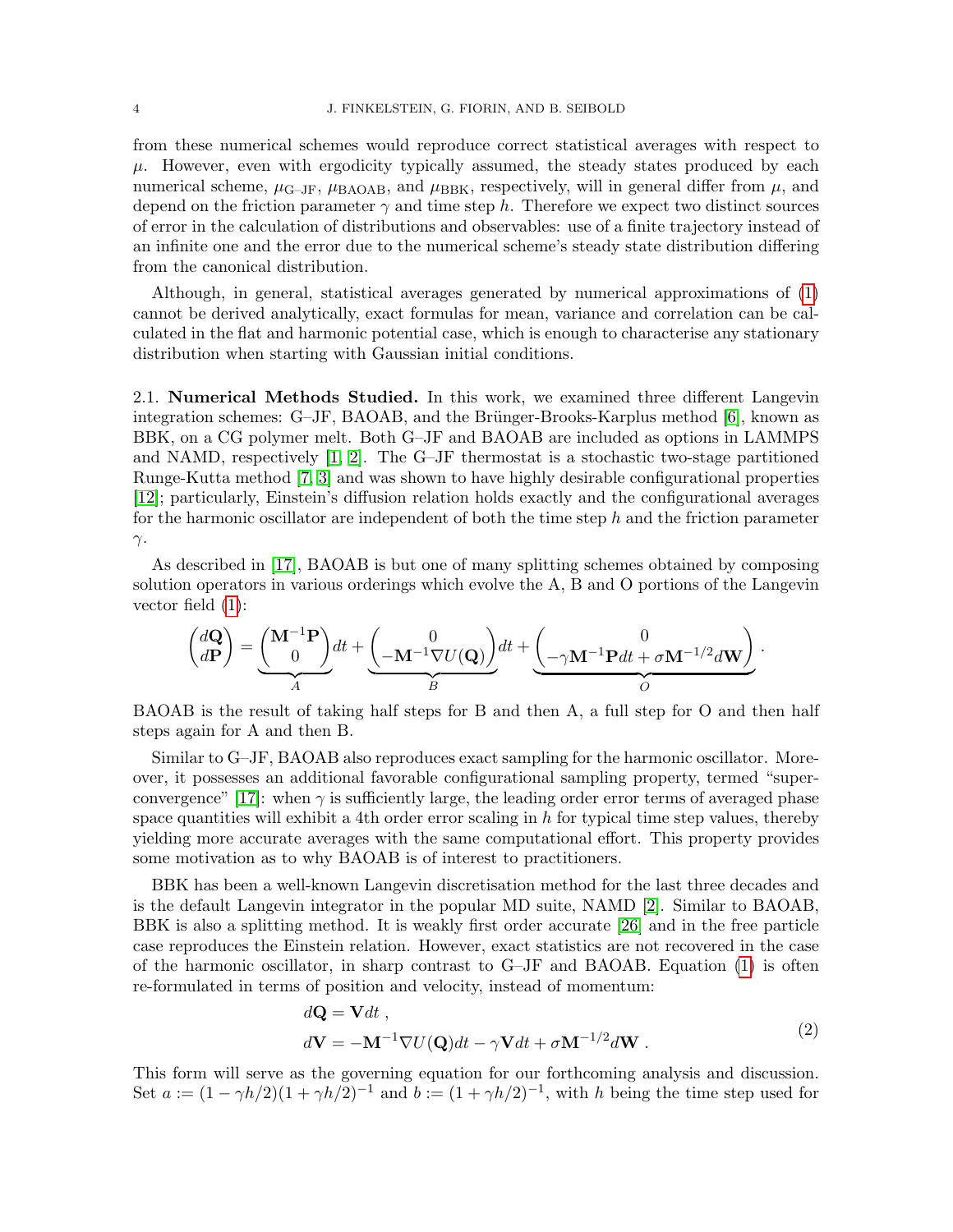discretisation. Note that, for  $\gamma h$  sufficiently small, one has

<span id="page-4-3"></span><span id="page-4-2"></span>
$$
a := \frac{1 - \gamma h/2}{1 + \gamma h/2} = e^{-\gamma h} + O((\gamma h)^3) ,
$$

which leads to  $a^n = e^{-\gamma t} + O((\gamma h)^2)$  when  $nh = t$ . The quantities a and  $a^n$  appear several times in the subsequent paragraphs and sections.

We start by displaying the recursion formulas for the considered numerical schemes dis-cretising [\(2\)](#page-3-0). For a fixed time step  $h > 0$  and initial configuration of  $(Q_0, V_0)$ , the position and velocity at time  $t = nh$  for each scheme are displayed below. Define  $\tilde{\sigma} = \sqrt{k_b T (1 - e^{-2\gamma h})}$ .<br>Then, the G-IF undate rule is: Then, the G–JF update rule is:

$$
\mathbf{Q}_{n} = \mathbf{Q}_{n-1} + bh\mathbf{V}_{n-1} - \frac{bh^{2}}{2}\mathbf{M}^{-1}\nabla U(\mathbf{Q}_{n-1}) + \frac{boh^{3/2}}{2}\mathbf{M}^{-1/2}\boldsymbol{\xi}_{n-1},
$$
\n
$$
\mathbf{V}_{n} = a\mathbf{V}_{n-1} - \frac{h}{2}\mathbf{M}^{-1}(a\nabla U(\mathbf{Q}_{n-1}) + \nabla U(\mathbf{Q}_{n})) + bo\sqrt{h}\mathbf{M}^{-1/2}\boldsymbol{\xi}_{n-1},
$$
\n(3)

the BAOAB method is:

$$
\mathbf{Q}_{n} = \mathbf{Q}_{n-1} + \frac{h}{2} (1 + e^{-\gamma h}) \mathbf{V}_{n-1} - \frac{h^{2}}{4} (1 + e^{-\gamma h}) \mathbf{M}^{-1} \nabla U(\mathbf{Q}_{n-1}) + \frac{\tilde{\sigma} h}{2} \mathbf{M}^{-1/2} \boldsymbol{\xi}_{n-1} ,
$$
\n
$$
\mathbf{V}_{n} = e^{-\gamma h} \mathbf{V}_{n-1} - \frac{h}{2} \mathbf{M}^{-1} (e^{-\gamma h} \nabla U(\mathbf{Q}_{n-1}) + \nabla U(\mathbf{Q}_{n})) + \tilde{\sigma} \mathbf{M}^{-1/2} \boldsymbol{\xi}_{n-1} ,
$$
\n(4)

and finally the BBK method is:

<span id="page-4-0"></span>
$$
\mathbf{Q}_{n} = \mathbf{Q}_{n-1} + h(1 - \gamma h/2)\mathbf{V}_{n-1} - \frac{h^{2}}{2}\mathbf{M}^{-1}\nabla U(\mathbf{Q}_{n-1}) + \frac{\sigma h^{3/2}}{2}\mathbf{M}^{-1/2}\boldsymbol{\xi}_{n-1},
$$
\n
$$
\mathbf{V}_{n} = a\mathbf{V}_{n-1} - \frac{bh}{2}\mathbf{M}^{-1}(\nabla U(\mathbf{Q}_{n-1}) + \nabla U(\mathbf{Q}_{n})) + \frac{b\sigma\sqrt{h}}{2}\mathbf{M}^{-1/2}(\boldsymbol{\xi}_{n-1} + \boldsymbol{\xi}_{n}).
$$
\n(5)

In its original formulation [\[6\]](#page-18-2), the BBK numerical scheme is given for only the position, leaving some ambiguity as to how the velocities are defined. Using the second order approximation  $\mathbf{V}_n \approx (\mathbf{Q}_{n+1} - \mathbf{Q}_{n-1})/2h$ , the splitting formulation of BBK for both position and velocity is obtained (e.g. as seen in [\[15\]](#page-18-23)). This is the same substitution one employs in transforming the position-only Verlet integrator to velocity Verlet:

<span id="page-4-1"></span>
$$
\mathbf{V}_{n-1/2} = \mathbf{V}_{n-1} + \frac{h}{2} \mathbf{M}^{-1} \left( -\nabla U(\mathbf{Q}_{n-1}) - \gamma \mathbf{M} \mathbf{V}_{n-1} + \frac{\sigma}{\sqrt{h}} \mathbf{M}^{1/2} \boldsymbol{\xi}_{n-1} \right),
$$
  
\n
$$
\mathbf{Q}_n = \mathbf{Q}_{n-1} + h \mathbf{V}_{n-1/2},
$$
  
\n
$$
\mathbf{V}_n = \mathbf{V}_{n-1/2} + \frac{h}{2} \mathbf{M}^{-1} \left( -\nabla U(\mathbf{Q}_n) - \gamma \mathbf{M} \mathbf{V}_n + \frac{\sigma}{\sqrt{h}} \mathbf{M}^{1/2} \boldsymbol{\xi}_n \right).
$$
\n(6)

It is then a simple exercise to derive [\(5\)](#page-4-0) from [\(6\)](#page-4-1). In particular, this method requires two independent random variables  $\xi_{n-1}$  and  $\xi_n$  where  $\xi_n$  is then re-used in the next step. However, [\[19\]](#page-18-7) suggests the use of several variations of BBK which vary in how these random variables are selected. One such variation, which we denote by BBK<sup>\*</sup>, is obtained by taking  $\xi_{n-1} = \xi_n$  in [\(6\)](#page-4-1), and not conducting any re-use in the next step. This BBK<sup>∗</sup> variant is not equivalent to the original version of BBK; and in fact, numerical tests indicated better all-around performance with our particular CG molecular system of interest in the commonly used regime of  $\gamma h \leq .01$ (see Fig. [7\)](#page-17-0).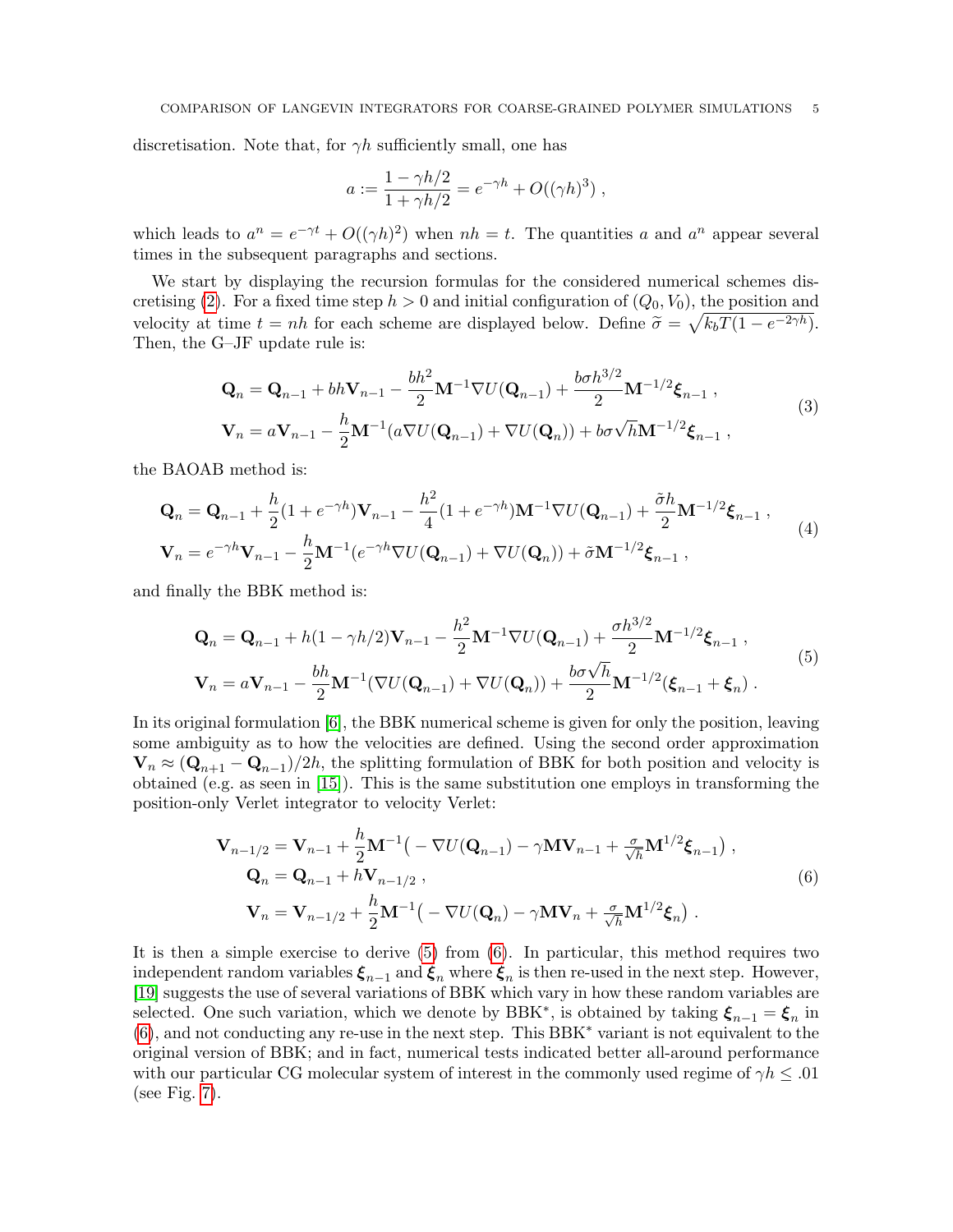2.2. Analytical Properties of the Methods in One Dimension. Before moving to the computational results, we first summarise the key statistical properties for each of the three schemes in one dimension. This section attempts to highlight some key structural differences (and similarities) of the three schemes. Some schemes reproduce certain statistical quantities exactly whereas others reproduce such quantities only approximately.

We consider the standard examples of a single particle diffusing in a heat bath, and a standard harmonic oscillator, modeling for instance a covalent bond between two particles. In these cases, we can directly compare statistical quantities generated by the numerical schemes with those generated by the true analytical solution of  $(2)$ . Though simplistic, these examples illustrate some important properties. Most of the calculations for these examples have, in parts, been previously exposited [\[7,](#page-18-22) [12,](#page-18-1) [26,](#page-18-6) [17,](#page-18-0) [38,](#page-19-3) [18\]](#page-18-24).

2.2.1. Harmonic Potential. We consider a potential function of the form  $U(Q) = \omega Q^2/2$ , with  $\omega > 0$ , so that  $\mathcal{H}(Q, P) = P^2/2m + \omega Q^2/2$ , and [\(2\)](#page-3-0) becomes

<span id="page-5-0"></span>
$$
dQ = Vdt ,
$$
  
\n
$$
dV = -\omega Qdt - \gamma Vdt + \sigma m^{-1/2}dW .
$$
\n(7)

The following calculations show that the variance of position for the BAOAB and G–JF integrators is independent of  $\gamma$  and h. This is not true for BBK. For the linear system [\(7\)](#page-5-0), stationary distributions can be analytically derived for the three methods, denoted by  $\mu_{\text{BAOAB}}$ ,  $\mu_{\text{BBK}^*}$ , and  $\mu_{\text{G-JF}}$ , respectively. We re-write [\(3\)](#page-4-2) applied to [\(7\)](#page-5-0) into matrix form:

$$
\begin{bmatrix} Q_{n+1} \\ V_{n+1} \end{bmatrix} = \begin{bmatrix} 1 - \frac{b\omega h^2}{2m} & bh \\ \frac{-h\omega b}{m} (1 - \frac{h^2 \omega}{4m}) & a - \frac{h^2 \omega b}{2m} \end{bmatrix} \begin{bmatrix} Q_n \\ V_n \end{bmatrix} + \begin{bmatrix} \frac{b\sigma h^{3/2}}{2\sqrt{m}} \\ \frac{b\sigma\sqrt{h}}{\sqrt{m}} (1 - \frac{h^2 \omega}{4m}) \end{bmatrix} \xi_n .
$$

This is a two-dimensional ergodic Markov chain with a unique stationary measure,  $\mu_{\text{G-JF}}$ . We can then calculate a corresponding matrix equation for  $Q_{n+1}^2$ ,  $V_{n+1}^2$  and  $Q_{n+1}V_{n+1}$ . Taking expectations on both sides of this equation, and taking  $n \to \infty$ , yields a subsequent  $3 \times 3$ linear system for  $\mathbb{E}(Q^2_{\infty}), \mathbb{E}(V^2_{\infty})$  and  $\mathbb{E}((QV)_{\infty})$ , the vector of steady-state averages. Solving the resultant linear system yields the G–JF stationary distribution:

<span id="page-5-1"></span>
$$
\mu_{\text{G-JF}}(dqdv) \propto \exp\bigg(-\beta\bigg(\frac{mv^2}{2(1-\frac{h^2\omega}{4m})}+\frac{\omega q^2}{2}\bigg)\bigg) dqdv.
$$

Using [\(4\)](#page-4-3) and [\(5\)](#page-4-0) one can derive analogous linear equations and expressions for BBK<sup>∗</sup> and BAOAB, as follows.

• BBK<sup>∗</sup> :

$$
\begin{bmatrix} Q_n \\ V_n \end{bmatrix} = \begin{bmatrix} 1 - \frac{h^2 \omega}{2m} & h(1 - \frac{\gamma h}{2}) \\ \frac{-h b \omega}{m} (1 - \frac{h^2 \omega}{4m}) & a(1 - \frac{h^2 \omega}{2m}) \end{bmatrix} \begin{bmatrix} Q_{n-1} \\ V_{n-1} \end{bmatrix} + \begin{bmatrix} \frac{\sigma h^{3/2}}{2\sqrt{m}} \xi_{n-1} \\ \frac{\sigma b \sqrt{h}}{\sqrt{m}} (1 - \frac{h^2 \omega}{4m}) \xi_{n-1} \end{bmatrix}
$$
(8)

and

$$
\mu_{\text{BBK}^*}(dqdv) \propto \exp\bigg(-\beta\bigg(\frac{mv^2}{2} + \frac{(1 - \frac{h^2\omega}{4m})}{(1 - \gamma h/2)^2}\frac{\omega q^2}{2}\bigg)\bigg) dqdv.
$$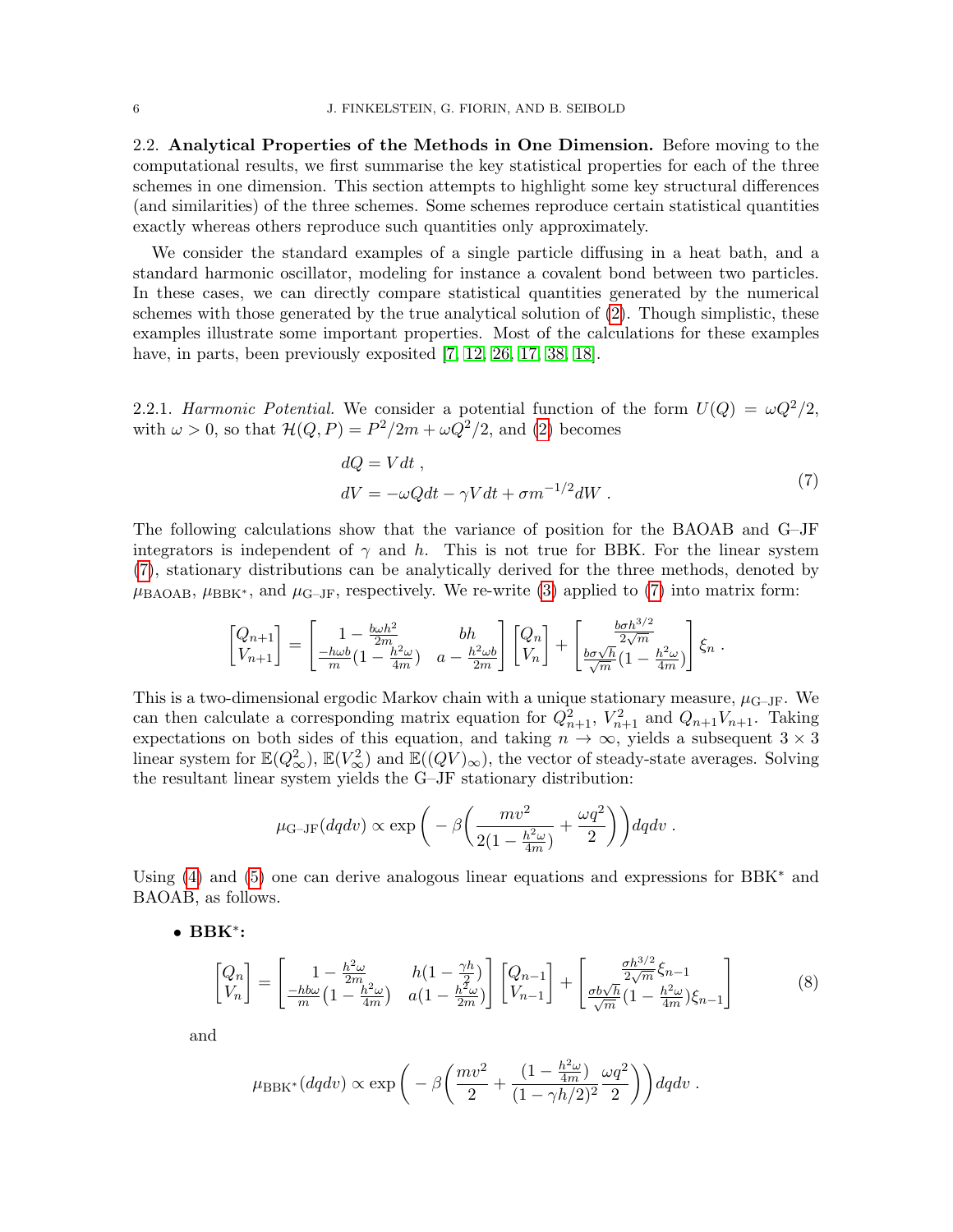#### • BAOAB:

$$
\begin{bmatrix}\nQ_{n+1} \\
V_{n+1}\n\end{bmatrix} = \begin{bmatrix}\n1 - (1 + e^{-\gamma h}) \frac{\hbar^2 \omega}{4m} & (1 + e^{-\gamma h}) \frac{\hbar}{2} \\
-(1 - \frac{\hbar^2 \omega}{4m})(1 + e^{-\gamma h}) \frac{\hbar \omega}{2m} & e^{-\gamma h} (1 - \frac{\hbar^2 \omega}{4m})\n\end{bmatrix} \begin{bmatrix}\nQ_n \\
V_n\n\end{bmatrix} + \begin{bmatrix}\n\frac{\hbar}{2} \sqrt{\frac{k_b T}{m} (1 - e^{-2\gamma h})} \\
(1 - \frac{\hbar^2 \omega}{4m}) \sqrt{\frac{k_b T}{m} (1 - e^{-2\gamma h})}\n\end{bmatrix} \xi_n ,
$$
\n(9)

and

<span id="page-6-3"></span>
$$
\mu_{\text{BAOAB}}(dqdv) \propto \exp\bigg(-\beta \bigg(\frac{mv^2}{2(1-h^2\omega/4m)}+\frac{\omega q^2}{2}\bigg)\bigg) dqdv.
$$

<span id="page-6-0"></span>The variances and covariances for position and velocity are listed in Table [1.](#page-6-0) These expressions show the dependence on the dimensionless quantity  $\gamma h$  and the time step h. In particular, both BAOAB and G–JF produce the exactly correct configurational variance and co-variance.

| Method       | $\langle Q_n^2\rangle_{h,\gamma}$                                       | $\langle V^z_n \rangle_{h,\gamma}$ | $\langle Q_n V_n \rangle_{h,\gamma}$ |
|--------------|-------------------------------------------------------------------------|------------------------------------|--------------------------------------|
| Exact        | $k_bT$<br>$\omega$                                                      | $\kappa_b$ 1<br>m                  |                                      |
| $G-JF$       | $k_bT$                                                                  | $\frac{k_bT}{m}(1-h^2\omega/4m)$   |                                      |
| $BBK^*$      | $\frac{k_b T}{\omega} (1 - \frac{h^2 \omega}{4m})(1 - \gamma h/2)^{-2}$ | $k_bT$<br>m                        |                                      |
| <b>BAOAB</b> | $k_bT$<br>$\omega$                                                      | $\frac{k_bT}{m}(1-h^2\omega/4m)$   |                                      |

**Table 1.** Numerical stationary averages, as functions of h and  $\gamma$ , for the three numerical methods applied to the one-dimensional harmonic oscillator. Both G–JF and BAOAB are exact for position variance, while BBK<sup>\*</sup> is not.

2.2.2. Thermal Diffusion. The simplest possible case for [\(2\)](#page-3-0) is when  $F \equiv 0$ , i.e., free diffusion. Albeit simple, it is insightful to understand the behavior of the integrators in this case. In thermal diffusion, [\(2\)](#page-3-0) reduces to

<span id="page-6-2"></span>
$$
dQ = Vdt ,
$$
  
\n
$$
dV = -\gamma Vdt + \sigma m^{-1/2}dW ,
$$

which can be solved analytically. The velocity  $V_t$  is an Ornstein-Uhlenbeck process and has solution:

<span id="page-6-1"></span>
$$
V_t = e^{-\gamma t} V_0 + \frac{\sigma}{\sqrt{m}} \int_0^t e^{-\gamma(t-s)} dW_s \,. \tag{10}
$$

The particle position,  $Q_t$ , is then

$$
Q_t = Q_0 + \frac{1}{m} \int_0^t V_u du = Q_0 + \frac{1}{\gamma} (1 - e^{-\gamma t}) V_0 + \frac{\sigma}{\sqrt{m}} \int_0^t \left( \int_0^u e^{-\gamma (u-s)} dW_s \right) du \,. \tag{11}
$$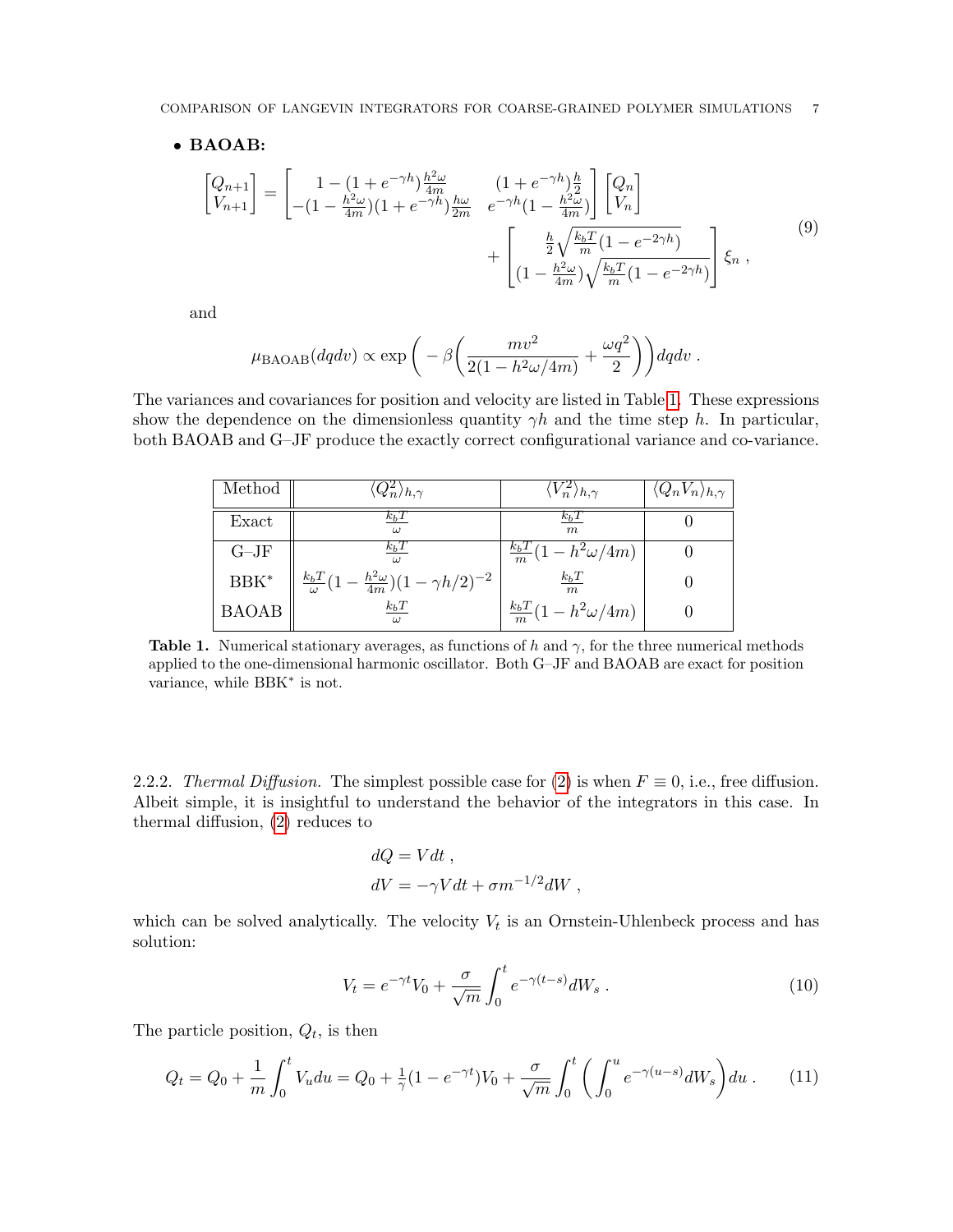Equation [\(11\)](#page-6-1) is used to find the mean position and mean squared position. Assuming  $\mathbb{E}(Q_t)=0,$ 

$$
\mathbb{E}(Q_t^2) = \mathbb{E}(Q_0^2) + 2 \overbrace{\mathbb{E}(Q_0)}^{\text{=0}} \mathbb{E}\left(\int_0^t V_u du\right) + \mathbb{E}\left(\int_0^t V_u du\right)^2
$$
  
= 
$$
\mathbb{E}(Q_0^2) + \frac{1}{\gamma^2} (1 - e^{-\gamma t})^2 \mathbb{E}(V_0^2) + 2D\left(t - \frac{2}{\gamma}(1 - e^{-\gamma t}) + \frac{1}{2\gamma}(1 - e^{-2\gamma t})\right),
$$

where  $D := k_b T / m\gamma$  is the diffusion coefficient. The large time asymptotic behavior of the mean squared position for mean zero initial position is then

<span id="page-7-0"></span>
$$
\mathbb{V}(Q_t) \sim 2Dt \tag{12}
$$

The velocity auto-correlation function and the covariance can also be computed from [\(10\)](#page-6-2) and [\(11\)](#page-6-1). These quantities are displayed in Table [2.](#page-9-0)

2.2.3. Diffusive Behavior of the Numerical Schemes. We set  $\omega = 0$  in  $(8)-(9)$  $(8)-(9)$  $(8)-(9)$  to obtain the update rules for each numerical scheme in the zero potential case. A key quantity of interest is the mean square displacement for the particle position. For BBK<sup>∗</sup> ,

$$
Q_n = Q_{n-1} + h(1 - \gamma h/2)V_{n-1} + \frac{\sigma h}{2\sqrt{m}}\xi_{n-1},
$$
  
\n
$$
V_n = aV_{n-1} + \frac{b\sigma\sqrt{h}}{\sqrt{m}}\xi_{n-1}.
$$
\n(13)

Given a fixed time step size  $h > 0$ , iterate the above recursive formula backwards to write the position as a finite sum of independent Gaussians and the initial conditions:

$$
Q_n = Q_0 + \frac{(1 - \frac{\gamma h}{2})h(1 - a^{n+1})}{1 - a}V_0 + \frac{\sigma h}{\sqrt{m}} \sum_{k=0}^{n-1} \xi_k \left( \frac{a(1 - a^{k+1})}{1 - a} + \frac{1}{2} \right).
$$

Therefore,

$$
\mathbb{V}(Q_n) = \mathbb{V}(Q_0) + (1 - \gamma h/2)^2 h^2 \left(\frac{1 - a^{(n+1)}}{1 - a}\right)^2 \mathbb{V}(V_0)
$$
  
+ 
$$
2D \left(t - \frac{2}{\gamma} (1 - a^n)(1 - \gamma h/2)^2 + \frac{1}{2\gamma} (1 - a^{2n})(1 - \gamma h/2)^4\right).
$$

where  $t = nh$ . Sending  $n \to \infty$  shows that the scheme preserves the Einstein diffusion relation in the limit. As with BBK<sup>∗</sup> , G–JF preserves the Einstein diffusion relation in the long time limit as well. The position and its mean square displacement at time  $t = nh$  are:

$$
Q_n = Q_0 + \frac{bh(1 - a^{n+1})}{1 - a}V_0 + \frac{\sigma bh^{3/2}}{\sqrt{m}} \sum_{k=0}^{n-1} \xi_k \left( \frac{(1 - a^{k+1})b}{1 - a} + \frac{1}{2} \right),
$$
  

$$
\mathbb{V}(Q_n) = \mathbb{V}(Q_0) + \frac{b^2h^2(1 - a^{(n+1)})^2}{(1 - a)^2} \mathbb{V}(V_0) + 2D\left(t - \frac{2}{\gamma}(1 - a^n)a + \frac{1}{2\gamma}(1 - a^{2n})a^2\right),
$$

which has the same limiting behavior as in [\[12\]](#page-18-1). Additionally, both BBK<sup>∗</sup> and G–JF generate the correct steady-state behavior for velocity. For a fixed time step  $h$ , the BAOAB scheme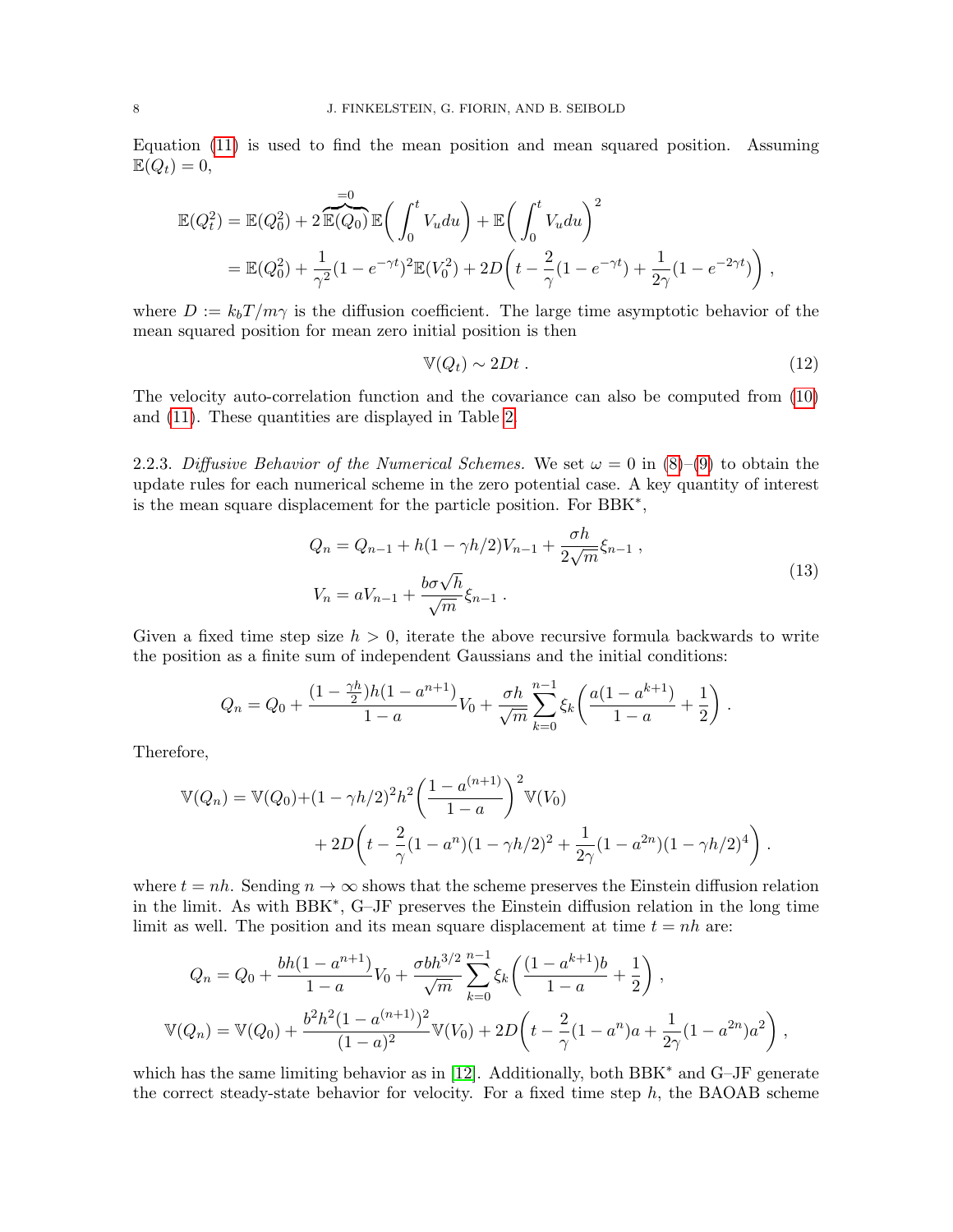approximates thermal diffusion via:

$$
Q_n = Q_{n-1} + \frac{h}{2} (1 + e^{-\gamma h}) V_{n-1} + \frac{h}{2} \sqrt{\frac{k_b T (1 - e^{-2\gamma h})}{m}} \xi_{n-1}
$$
  

$$
V_n = e^{-\gamma h} V_{n-1} + \sqrt{\frac{k_b T (1 - e^{-2\gamma h})}{m}} \xi_{n-1}.
$$

An important distinction here is that  $V_{n+1}$  is given by the exact Ornstein-Uhlenbeck flow (in law), whereas the velocity updates are only approximate for BBK<sup>∗</sup> and G–JF. As done with BBK<sup>∗</sup> and G–JF, by iterating backwards, we can write the position as a finite sum of independent identically distributed random variables:

$$
Q_n = Q_0 + \frac{h}{2} \left( \frac{1 + e^{-\gamma h}}{1 - e^{-\gamma h}} \right) (1 - e^{-\gamma t}) V_0 + \frac{h}{2} \frac{k_b T}{m} (1 - e^{-2\gamma h}) \sum_{k=0}^{n-1} \xi_k \left( \frac{1 + e^{-\gamma h}}{1 - e^{-\gamma h}} (1 - e^{-\gamma h(k+1)}) + 1 \right).
$$
(14)

Then  $\mathbb{V}(Q_n)$  is

$$
\mathbb{V}(Q_0) + \frac{\gamma h}{4} \left( \frac{1 + e^{-\gamma h}}{1 - e^{-\gamma h}} \right)^2 (1 - e^{-\gamma t})^2 \mathbb{V}(V_0) \n+ 2D \left( \frac{\gamma h}{2} \frac{(1 + e^{-\gamma h})^2}{1 - e^{-2\gamma h}} t - \frac{\gamma h^2}{2} \frac{(1 - e^{-2\gamma h})(1 + e^{-\gamma h})}{(1 - e^{-\gamma h})^3} (1 - e^{-\gamma t}) e^{-\gamma h} + \frac{1}{2\gamma} (1 - e^{-2\gamma t}) e^{-2\gamma h} \right).
$$

This appears to be vastly different than the other schemes, but one can check that [\(12\)](#page-7-0) is recovered when sending  $\gamma h \to 0$ . So whenever  $\gamma$  and h are fixed such that  $\gamma h$  is sufficiently small,  $\lim_{n\to\infty} \mathbb{V}(Q_n)/nh \approx 2D$ , and BAOAB produces an acceptable approximation to the correct diffusive behavior. More particularly, the time evolution of the variance for BAOAB at large times evolves according to  $2Dt$  where

$$
\widetilde{D}=D\bigg(\frac{\gamma h}{2}\frac{(1+e^{-\gamma h})^2}{1-e^{-2\gamma h}}\bigg)\;,
$$

is the effective BAOAB diffusion coefficient, showing how the calculated diffusion for BAOAB deviates from theory when  $\gamma h$  is sufficiently large. The quantity inside the parentheses tends to 1 as  $\gamma h \to 0$  but exhibits linear behavior as  $\gamma h$  is increased. Key statistical quantities for each numerical scheme are tabulated in Table [2](#page-9-0) for simple initial conditions. In fact, among all methods within the aforementioned A,B,O family of splitting schemes, when a single random sample per time step is desired, the incorrect diffusive behavior elucidated above is universal. In the free particle case, B induces the identity operator, so that the number of possible lettered combinations reduce to AO, OA, and AOA. A quick calculation reveals that none of these methods reproduces the Einstein relation.

# 3. Computational Methodology

In our computational study we considered a collection of 128 poly-ethylene chains  $(C_{48}H_{98})$ , simulated at a fixed temperature of 450 K (i.e., well above the melting point) in a box with side lengths of 58.065 Å and periodic boundary conditions. This resulted in a density of  $0.4415 \text{ amu}/\text{\AA}^3 = 0.7331 \text{ g/ml}$ . We used a coarse-grained model for the polymer melt obtained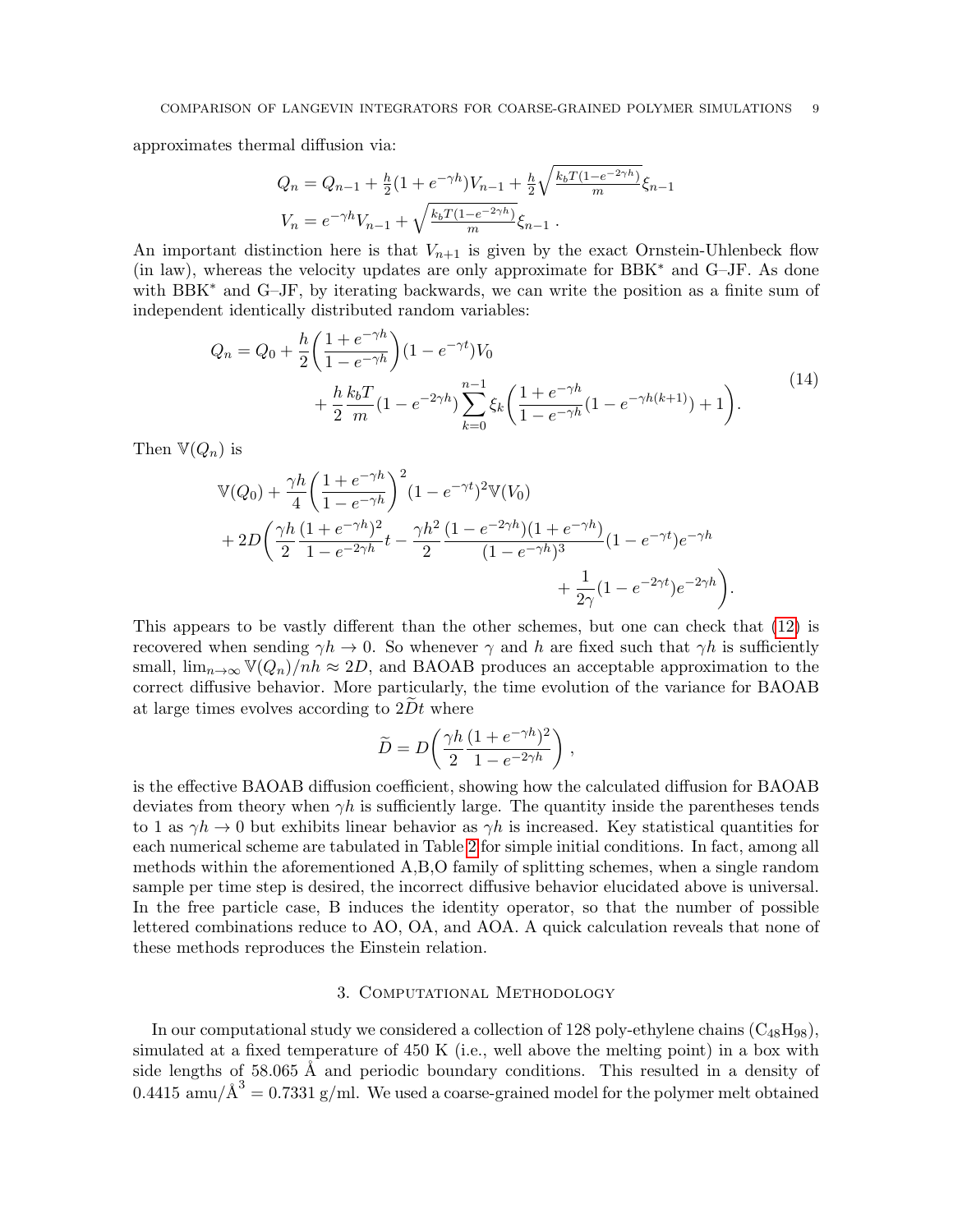<span id="page-9-0"></span>

| Method       | $\langle Q^{2}_{n}\rangle_{h,\gamma}$                                        | $\langle V^2_n \rangle_{h,\gamma}$ | $\langle Q_n V_n \rangle_{h,\gamma}$                                             | $C_{h,\gamma}(nh)$                          |
|--------------|------------------------------------------------------------------------------|------------------------------------|----------------------------------------------------------------------------------|---------------------------------------------|
| Exact        | $\sim 2Dnh$                                                                  | $k_bT/m$                           | $(1-e^{-\gamma h n})D$                                                           | $e^{-\gamma h n \frac{k_b T}{L}}$<br>m      |
| $G-JF$       | $\sim 2Dnh$                                                                  | $k_bT/m$                           | $(1 - a^n)D$                                                                     | $a^{n}\frac{k_bT}{2}$                       |
| BBK*         | $\sim 2Dnh$                                                                  | $k_bT/m$                           | $(1-a^n)D(1+\frac{\gamma h}{2})$                                                 | $a^n \frac{k_b T}{2}$                       |
| <b>BAOAB</b> | $\sim (\gamma h) \left( \frac{1+e^{-\gamma h}}{1-e^{-\gamma h}} \right) Dnh$ | $k_bT/m$                           | $-e^{-\gamma h n} D(\frac{\gamma h}{2} \frac{1+e^{-\gamma h}}{1-e^{-\gamma h}})$ | $+e^{-\gamma h n \frac{k_b T}{L}}$<br>$\,m$ |

Table 2. The analytic and numerical schemes' averages in the case of Brownian motion (Einstein diffusion) with  $\delta_0$ -distributed  $Q_0$  and Maxwell-Boltzmann-distributed  $V_0$ . The averages for the numerical schemes are given as functions of h and  $\gamma$ . Both G–JF and BBK<sup>\*</sup> are exact for position variance, while BAOAB is not.  $C_{h,\gamma}(nh)$  is the velocity autocorrelation function of the numerical scheme with time step h and friction parameter  $\gamma$  at time nh.

directly from liquid-phase physical properties [\[35\]](#page-19-8). The hydrocarbon chains are modeled in coarse-grained resolution, where the −CH2CH2CH2− and CH3CH2CH2− groups are mapped to spherical "beads", called CM and CT, respectively [\[35\]](#page-19-8). Compared to atomistic resolution, this reduces the system from a total of 18,432 atoms to 2,048 CG beads. Initial positions of the CM and CT particles are taken from their respective centers-of-mass, and are evolved according to the following interaction energy:

$$
U(\mathbf{q}) = \sum_{a \in \text{angles}} k_a (\theta - \theta_0)^2 + \sum_{b \in \text{bonds}} k_b (r - r_0)^2 + U_{LJ}^{(\alpha, \beta)}(\mathbf{q}),
$$

where  $(\alpha, \beta) \in \{(\text{CT}, \text{CT}), (\text{CT}, \text{CM}), (\text{CM}, \text{CM})\}$  and  $U_{LJ}^{(\alpha, \beta)}$  is the 9-6 Lennard-Jones potential [\[35\]](#page-19-8)

$$
U_{LJ}^{(\alpha,\beta)}(\mathbf{q}) = \sum_{i \neq j}^{N} \frac{27}{4} \epsilon_{\alpha,\beta} \left( \left( \frac{\sigma_{\alpha,\beta}}{|\mathbf{q}_i - \mathbf{q}_j|} \right)^9 - \left( \frac{\sigma_{\alpha,\beta}}{|\mathbf{q}_i - \mathbf{q}_j|} \right)^6 \right) \cdot 1_{\{|\mathbf{q}_i - \mathbf{q}_j| < \delta\}}
$$

,

with  $\epsilon_{\text{CT,CT}}$  = 0.42 kcal/mol and  $\sigma_{\text{CT,CT}}$  = 4.506 Å for the CT−CT interaction,  $\epsilon_{\text{CT,CM}} = 0.444$  kcal/mol and  $\sigma_{\text{CT,CM}} = 4.5455$  Å for the CT–CM interaction, and  $\epsilon_{\text{CM,CM}} =$ 0.469 kcal/mol and  $\sigma_{\text{CM,CM}} = 4.585$  Å for the CM–CM interaction. Here  $\delta$  represents the Lennard-Jones cut-off distance of 15 Å. The function  $1_{\{|\mathbf{q}_i - \mathbf{q}_j| < \delta\}}$  is defined to be 1 for all pairs i, j satisfying  $|\mathbf{q}_i - \mathbf{q}_j| < \delta$  and 0 otherwise. The CM–CM bonds have force constant  $k_b = 6.16 \text{ kcal/mol}$  and equilibrium length  $r_0 = 3.64 \text{ Å}$ , and the CM–CT bonds have force constant  $k_b = 6.16 \text{ kcal/mol}$  and equilibrium length  $r_0 = 3.65 \text{ Å}$ . The force constants for the CM–CM–CM and CM–CM–CT angles were the same value:  $k_a = 1.19 \text{ kcal/mol-rad}^2$ , equilibrium angles were  $\theta_0 = 173^\circ$  and  $\theta_0 = 175^\circ$ , respectively.

To construct a reference ensemble, we first identified a value for the integration time step that was guaranteed not to introduce artifacts. The fastest CG bond oscillation is of the type CM−CM. The mass of a CM particle is 42.7097 amu, giving a frequency of oscillation between two CM particles of

$$
\nu_{\text{bond}} = \frac{1}{2\pi} \sqrt{\frac{0.01587643}{\mu}} \text{ fs}^{-1} = 0.0043395872 \text{ fs}^{-1}
$$

with reduced mass  $\mu = 21.35485$  amu and a numerical units conversion factor of 0.002577344. So, the CG bond oscillation period is  $1/\nu_{\text{bond}} \approx 230.44$  fs. Thus a time step of 5 fs resolves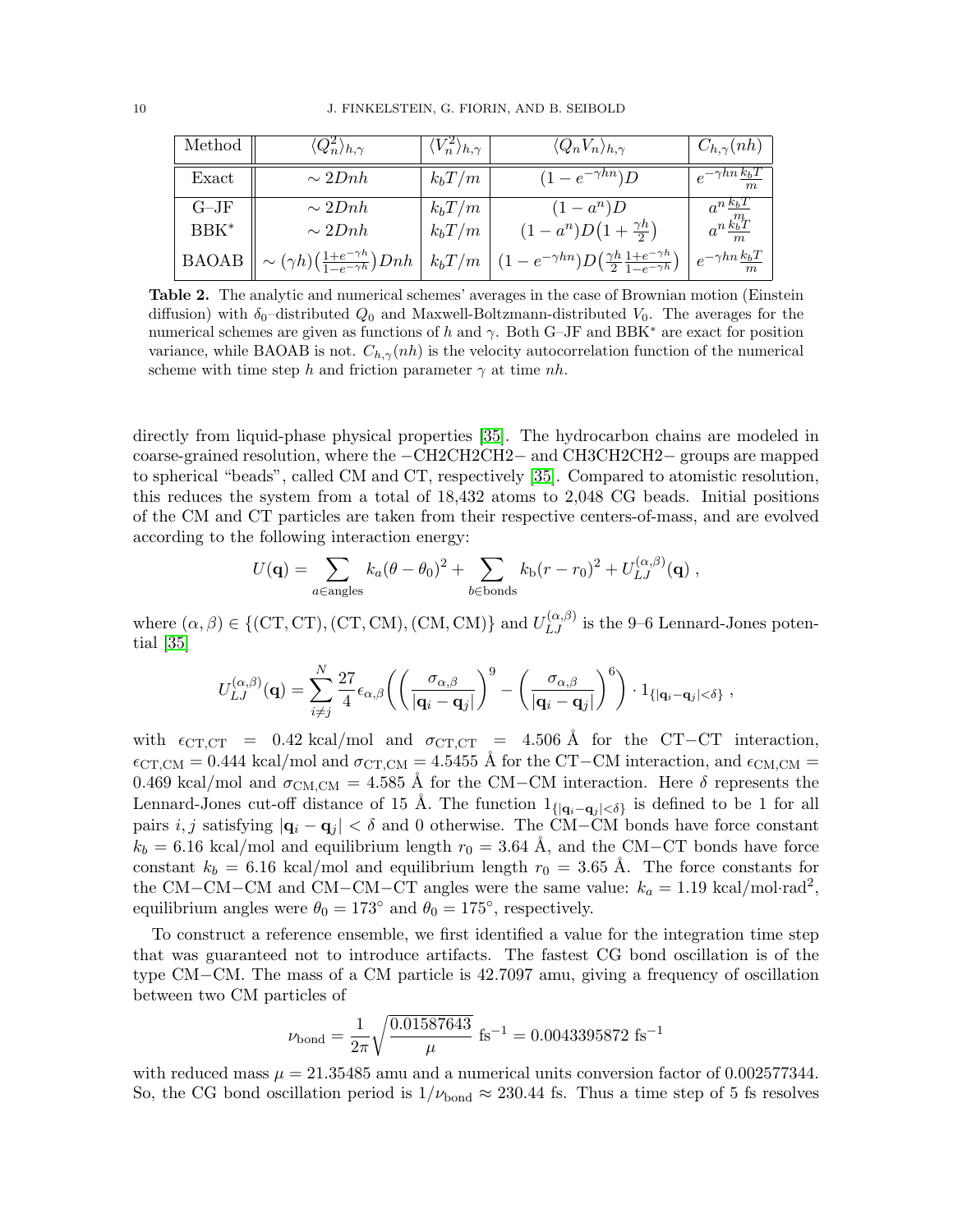

**Figure 1.** Graphical representation of the polymer melt inside the unit cell (blue): 128 CG  $C_{48}$ polymer chains. This rendering was made using VMD after an initial thermalisation run.

well the time evolution of the CG bond vibration forces, almost 50 time steps per oscillation. Meanwhile, the Lennard-Jones forces have a characteristic frequency of about

$$
\nu_{\mathrm{LJ}} = \tau^{-1} = \sqrt{\frac{\epsilon}{m \sigma^2}} \approx \frac{1}{2205} \ \mathrm{fs}^{-1} \ ,
$$

showing that the LJ forces are extremely well-resolved for all choices of time step. Both  $\nu_{\text{bond}}$ and  $\nu_{\text{LJ}}$  suggest that our choice of  $h = 5$  fs is sufficiently small.

We used the molecular dynamics engine LAMMPS [\[29\]](#page-18-10), and implemented the integrators considered here using its Python interface (fix python/move) to the underlying data structures. The BAOAB, BBK and BBK<sup>∗</sup> integrators are not available as packages in LAMMPS and were instead implemented using this Python interface. Although a G–JF option is available for the langevin fix command, the version of LAMMPS at the time of writing does not implement G–JF in same way as given in [\[12\]](#page-18-1). Instead, it uses uniform random variables to approximate the Gaussian noise, in an effort to increase computational speed. However, such an approximation is only valid for small enough time steps [\[9\]](#page-18-25). As we are interested in the large time step regime, we implemented the original version of G–JF with Gaussian noise using the Python wrapper based on equations (20) and (21) in [\[12\]](#page-18-1).

For each choice of  $\gamma$  and h, 100 independent simulations were conducted to reduce the error associated to finite length simulations in approximating phase space averages. Each simulation was performed from an identical spatial configuration for approximately 250 ns. This starting configuration was obtained by an initialisation run using LAMMPS' fix npt command, which implements an MTK thermostat/barostat [\[23\]](#page-18-26), for 100 ns with a temperature of 450 K and pressure set to 1 bar. All simulations used to benchmark the Langevin integrators were run in the NVT ensemble.

## 4. Simulation Results

The goal of our study is to understand how faithfully the different integrators reproduce relevant statistical averages of the coarse-grained model, particularly in the regime of large time steps and  $\gamma$  values. To that end, numerical experiments were performed using a range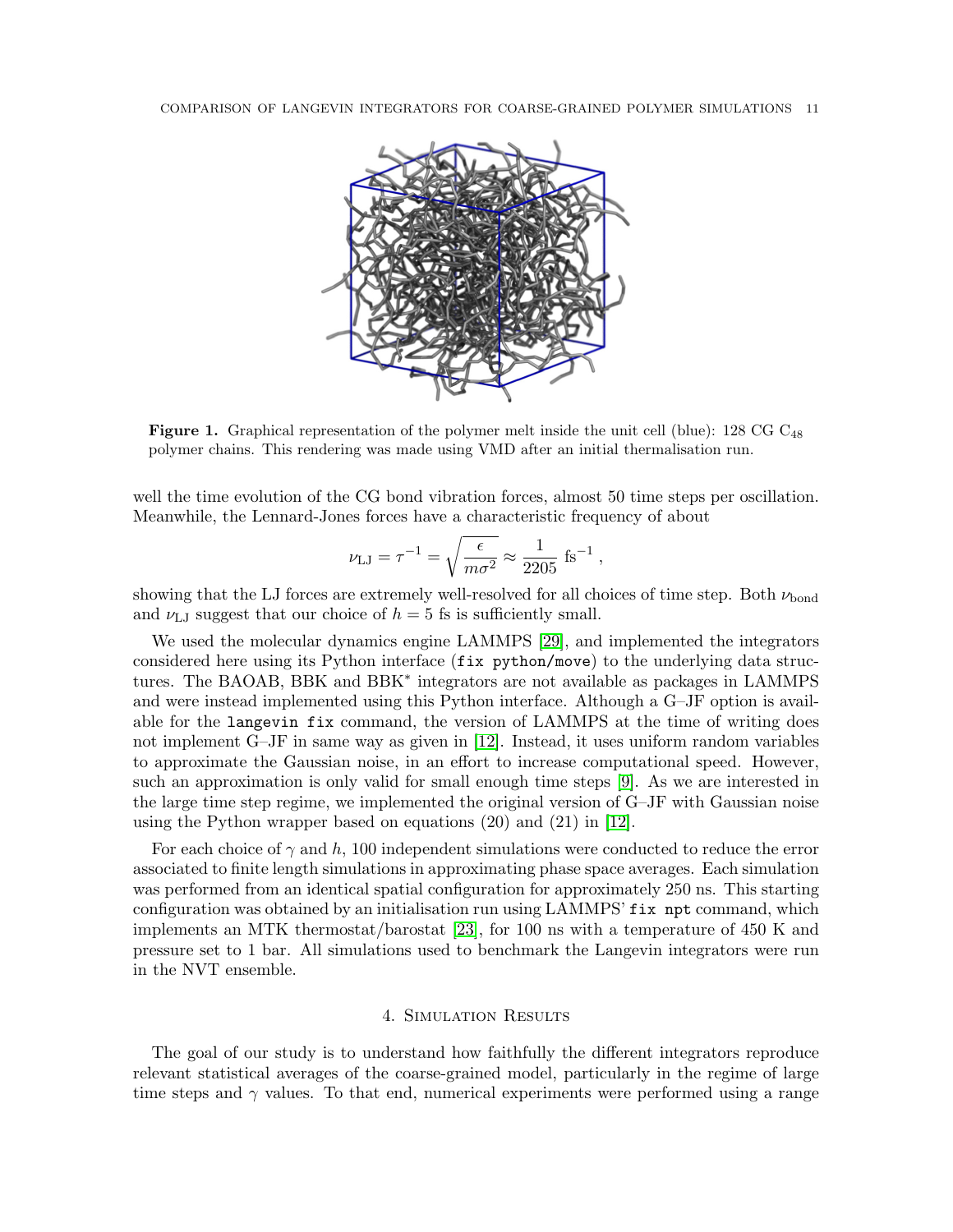of friction parameters and time steps. We examined the cases of  $\gamma \in \{0.1, 0.01, 0.001, 0.0001\}$ and  $h \in \{5, 10, 15, 20, 25, 30, 35\}$  with units of fs<sup>-1</sup> and fs, respectively.

In the simple case of a Brownian particle in a fluid,  $\gamma$  represents the rate of collision of the Brownian particle with bath particles. So the dimensionless quantity  $\gamma h$  gives a measure as to how many collisions occur over the length of the time step  $h$ . Similarly here, the number  $\gamma h$  determines the strength of the interaction between the system and the heat bath and is a fundamental quantity of the dynamics.

In applications of Langevin dynamics with atomistic models, friction rate parameters of the order of .01 fs<sup>-1</sup> or less are typically used, as they give a reasonable approximation of the experimental diffusion coefficients of small molecules. Indeed in [\[6\]](#page-18-2), the authors used BBK in an atomistic water simulation as their benchmark test, and  $\gamma$  was chosen quite small,  $0.0000196$  fs<sup>-1</sup>. In [\[17\]](#page-18-0), the BAOAB method was tested and compared to other integrators based on its performance on an atomistic alanine dipeptide molecule in water with  $\gamma =$  $0.001$  fs<sup>-1</sup>.

However, in CG simulation models, much of the magnitude of the inter-atomic forces shifts from the conservative to the stochastic terms, and a higher friction rate  $\gamma$  may be needed to retain the same diffusivity. Alternatively, high friction rates are also used simply to improve numerical stability of MD simulations near particular conditions (for example, near phase transitions). Therefore, we consider here a relatively broad range of  $\gamma$  values, 0.0001 fs<sup>-1</sup> to 0.1 fs<sup>-1</sup>: given the choice of integration time step h used in the following, the upper end of this interval may result in values of  $\gamma h$  larger than 1.

For smaller  $\gamma$  values, i.e.,  $\gamma \leq 0.001$  fs<sup>-1</sup>, the three integrators become numerically unstable around  $h \approx 38$  fs. Hence, 35 fs was chosen as the upper bound for our range of time step values. This stability limit for G–JF and BAOAB increases significantly for the largest choice of  $\gamma = 0.1$  fs<sup>-1</sup> to slightly more than 50 fs. In contrast, this larger value for  $\gamma$  seemed to not have as much of an effect on BBK<sup>∗</sup> — simulations still exhibited instability at 40 fs.

<span id="page-11-0"></span>4.1. Diffusive Behavior. To characterise diffusion, the mean squared displacement (MSD) of individual molecules was computed as a function of the simulation time. After each time step in the simulation, we computed the MSD of the center-of-mass for each polymer chain over that time step, using the LAMMPS command compute msd, and then averaged this result over all chains and added this to the same calculation from the previous step, i.e., we computed:

$$
\mathcal{D}_h(t_k) := \frac{1}{N} \sum_{i=1}^N |Q_i^{\text{CM}}(t_k) - Q_i^{\text{CM}}(t_{k-1})|^2 + \mathcal{D}_h(t_{k-1}),
$$

where  $t_k = kh$ ,  $1 \leq k \leq N$ , and  $Q_i^{\text{CM}}$  represents the center of mass position for the *i*-th polymer chain  $(i = 1, ..., 128)$ . The center-of-mass drift of the entire system was subtracted from the MSD data at each time step before computing the MSD. The resulting MSD data was then block-averaged [\[10\]](#page-18-27) over the 100 independent runs for each choice of  $\gamma$  and h, yielding 5000 independent samples (each block was taken long enough to allow for correlations to die off). This was done for each of the three integrators. The MSD was observed to be linear with respect to time within statistical error. These linear plots were fitted with regression lines and the means of the slopes of these lines are plotted as a function of the time step h in Figure [2.](#page-12-0) As discussed earlier, the diffusion coefficient for BAOAB in the case of the one-dimensional single particle with zero net external potential does not adhere to the Einstein diffusion relation (see Table [1\)](#page-6-0). In that same spirit, the diffusion coefficient increases linearly in the upper left plot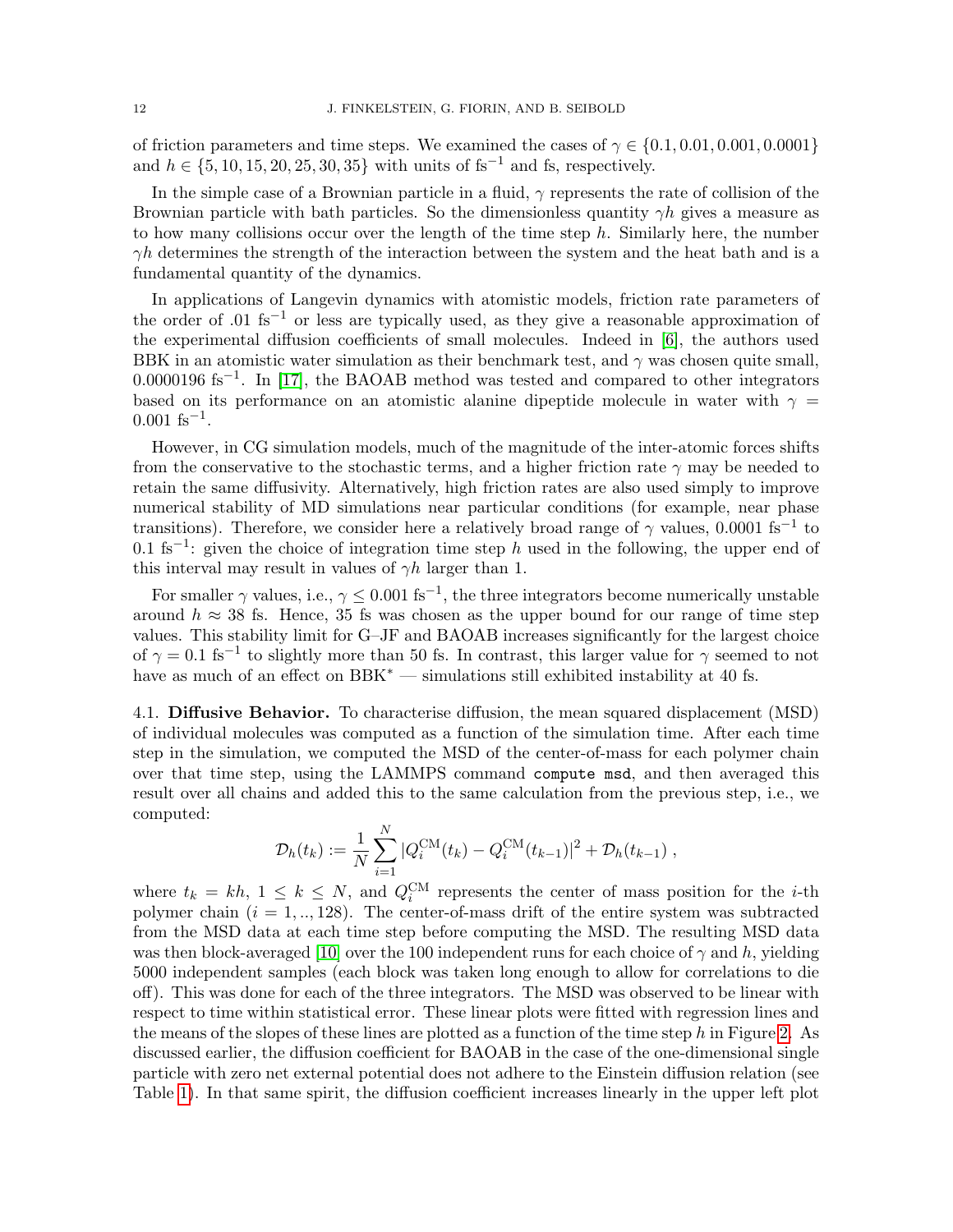<span id="page-12-0"></span>

Figure 2. Diffusion coefficients (with units of  $\mathring{A}^2/\text{ns}$ ) were calculated from numerical simulation for different  $\gamma$  values as a function of the time step h. The plot in the upper left displays the same kind of linear behavior for BAOAB as the method exhibits in the one-dimensional free particle. In the remaining cases, all three methods produce the same calculated slopes within statistical error as a function of h.

of Fig. [2](#page-12-0) as h (and thus  $\gamma h$ ) increases. The computed diffusion coefficients for the G-JF and BBK<sup>\*</sup> integrators are relatively unchanged as a function of the time step, again, in line with the behavior in the simple one-dimensional case. This is a desirable property, as it provides evidence that using larger time steps with G–JF and BBK does not corrupt the system's diffusive behavior for any choice of  $\gamma$ . For  $\gamma \leq 0.01$  fs<sup>-1</sup>, all integrators exhibit statistically similar diffusive behavior, giving confidence that the choice of integrator should not influence diffusion in this regime.

We would like to stress the fact that in this study, we observe only classical diffusion, unlike some previous studies. In [\[27\]](#page-18-28) and [\[31\]](#page-19-6), polymer melts with CG particles composed of three CH2 monomers, as considered here, were studied. Sub-diffusion was observed for the quantity  $\mathcal{D}_h$  for simulation times up to and exceeding our simulation time of 250 ns (although the polymer lengths were at least double ours). Therefore we initially considered the possibility of anomalous diffusion during our simulation, however no such power law was observed. Further examination of error residuals with MSD data and regression lines did not provide evidence of non-linear relationships between MSD and simulation time.

4.2. Configurational Averages. An important quantity typically used in statistical thermodynamics is the radial distribution function (RDF). To discriminate the distributions of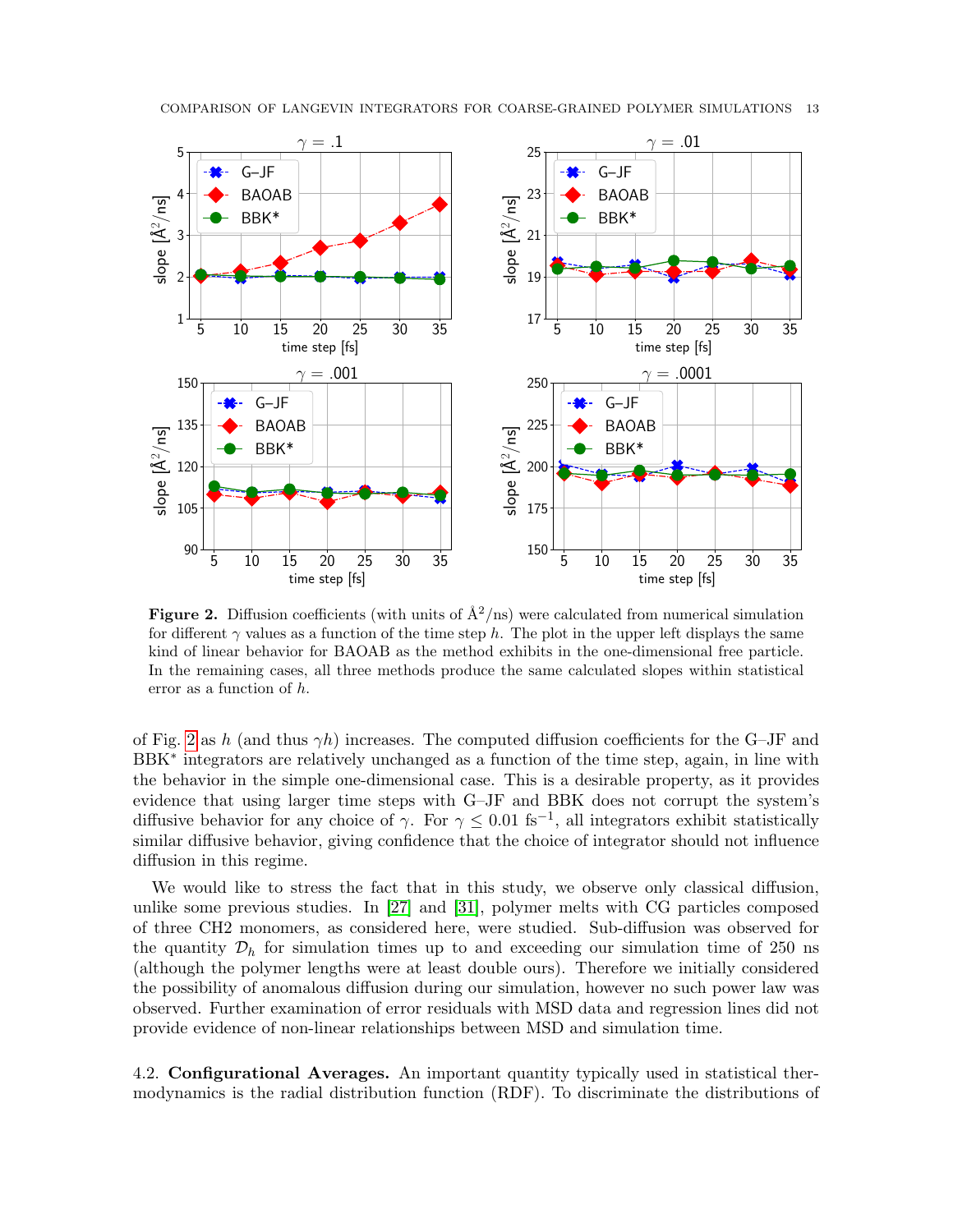

Figure 3. For each  $\gamma$  value and each integrator, the CM—CM radial distribution function for  $h = 5$  fs was calculated. These radial distribution functions were then used as a proxy for the true CG radial distribution function. For a given  $\gamma$  value, we denote these reference RDF's as  $g_{\text{G-JF}}^{\gamma}(r)$ ,  $g_{\text{BAOAB}}^{\gamma}(r)$  and  $g_{\text{BBK}^*}^{\gamma}(r)$ . These were visually indistinguishable and so we only show  $g_{\text{G-JF}}^{\overline{0.01}}(r)$  here.

inter-molecular contacts from intra-molecular ones, we restricted the computation of the RDF to pairs of particles from distinct chains. The CM—CM distributions are here examined: because the system is mainly made up of CM particles, this RDF is the most fully sampled.

For each friction parameter  $\gamma$  and time step h, the RDF for the intermolecular CM–CM particle pairing was calculated every 1000 time steps, and these calculated distributions were then averaged over time. This was done for each of the 100 independent simulations, followed by a final averaging over these 100 simulations in order to reduce sampling error.

Lacking analytical expressions for the true RDF, computations conducted with time step  $h = 5$  fs are used as a reference solution. Given how small  $h = 5$  fs is relatively to the time scale of the overall processes, it is reasonable to assume that the true intermolecular CM−CM RDF for the CG system will be well-approximated by the one calculated for  $h = 5$  fs. For each  $\gamma$  value, we calculate the reference RDF's:  $g_{\text{G-JF}}^{\gamma}(r)$ ,  $g_{\text{BAOAB}}^{\gamma}(r)$  and  $g_{\text{BBK}^*}^{\gamma}(r)$ . Then the  $L^2$ relative differences between the reference RDFs and the RDFs obtained for the other choices of h are computed and plotted as functions of h. These results are displayed in Figure [4.](#page-14-0)

In the large  $\gamma$  regime, BBK<sup>\*</sup> exhibits more and more deviation from its baseline RDF as h is increased, while the other two methods remain unchanged. In fact, although not displayed in the plot, for  $h = 35$  fs, the BBK<sup>\*</sup> error is larger than that of BAOAB and G–JF by an order of magnitude. If one considered here the original BBK formulation, the resulting error would be slightly lower than BBK\* (Fig. [7\)](#page-17-0), but still much higher than BAOAB and G–JF. When  $\gamma \leq 0.01$  fs<sup>-1</sup>, all three integrators (BAOAB, BBK<sup>\*</sup> and G-JF) perform almost identically. This fact should be useful to the practitioner working in the small  $\gamma$  regime when trying to strike a balance between diffusivity and adherence to the canonical distribution. Note also that for  $BBK^*$ , this is a distinguishing property of the formulation used in this paper: the original BBK formulation has a larger error in this regime (Fig. [7\)](#page-17-0). Some intuition is available. If we consider the harmonic potential, the mean square position for BBK is given by  $k_b T \omega^{-1} (1 - \frac{h^2 \omega}{4m})$  $\frac{h^2\omega}{4m}$ )<sup>-1</sup>; therefore in the simple linear case, the configurational statistics depend only on the size of the time step, much like what is seen in Fig [7.](#page-17-0)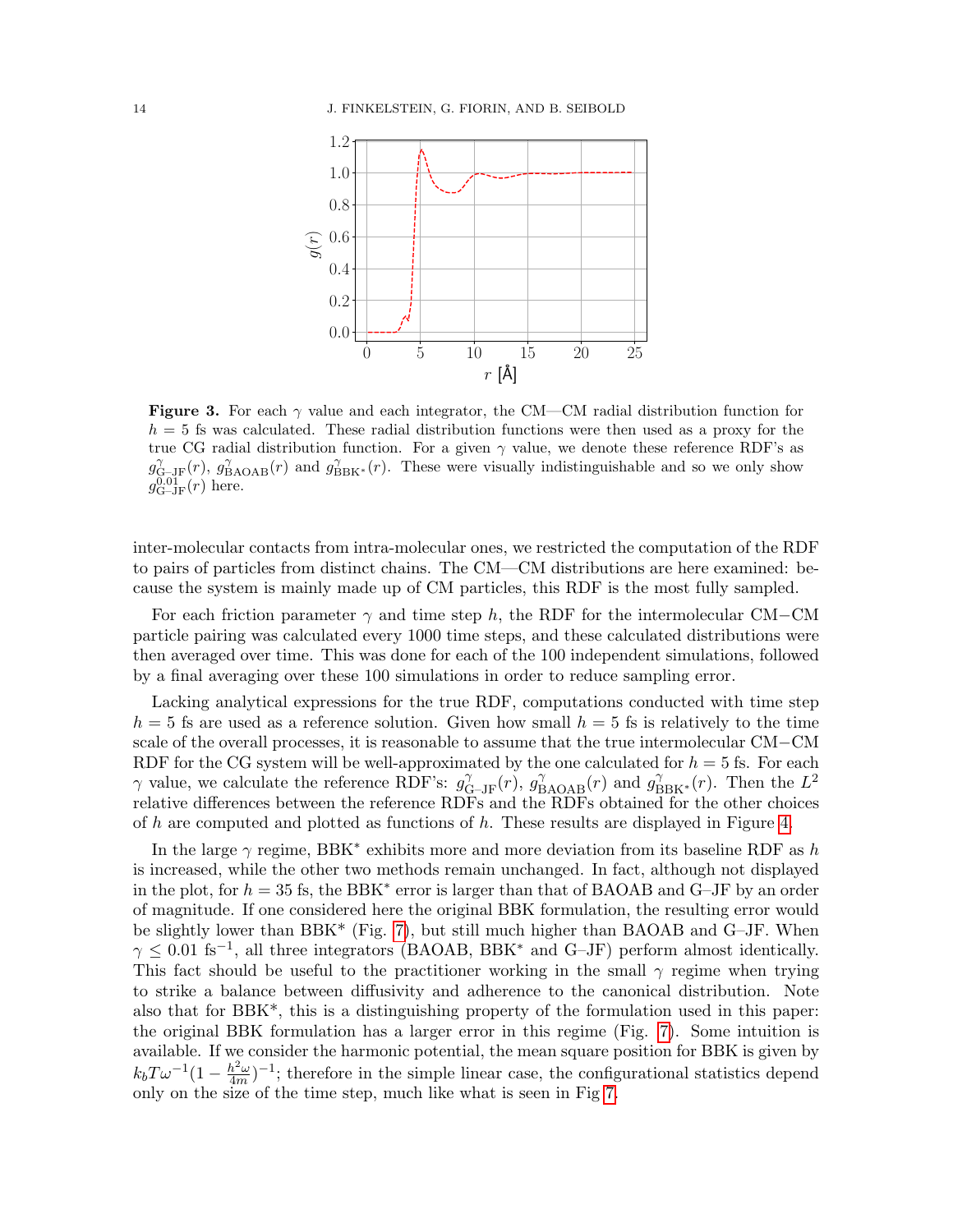<span id="page-14-0"></span>

Figure 4. Relative error of radial distribution functions for the three numerical schemes for four different values of  $\gamma$ . For the largest  $\gamma$  value, we notice minimal change in error as the time step is increased for G–JF and BAOAB; but a more significant error for BBK<sup>∗</sup> . Although outside the range of the panel (a), for the largest integration step, we recorded an error of approximately 0.75% in the RDF, which can make an impact on the quality of results. For smaller choices of  $\gamma$ , we observe behavior consistent with Hamiltonian dynamics: an increasing time step leads to increased error.

The divergence of the BBK<sup>\*</sup> RDF from the other RDFs when  $\gamma$  is largest, led us to question what happens when an intermediate  $\gamma$  value is used. Figure [5](#page-15-0) displays these results. A smooth transition of error occurs between  $\gamma = .01$  fs<sup>-1</sup> and  $\gamma = .1$  fs<sup>-1</sup>. This suggests that the BBK<sup>\*</sup> RDF exhibits a  $\gamma h$  dependence that is not present in the other RDFs—which is not surprising, given that a similar behavior occurs in the simple 1-d harmonic oscillator case. Again, we stress that in most atomistic applications,  $\gamma$  is simply not large enough for the  $\gamma h$  dependence to be noticeable. However, this may no longer be the case for CG dynamics where the larger  $\gamma$  regime becomes more relevant.

Another configurational quantity of interest for polymer chains is the bond angle distribution. Many properties of polymer melts, as well as their transition between liquid and solid phases, are determined by the propensity of the polymer chains to align. Failing to accurately reproduce the angle distribution can dramatically influence the accuracy of the simulation's thermodynamic properties.

Of the two possible triplets CM—CM—CT and CM—CM—CM, the latter was the best sampled and so was more amenable to statistical inference. For larger  $\gamma$ , G–JF and BAOAB produce minimal to no variation in error as  $h$  is increased. Figure [6](#page-16-0) displays the results.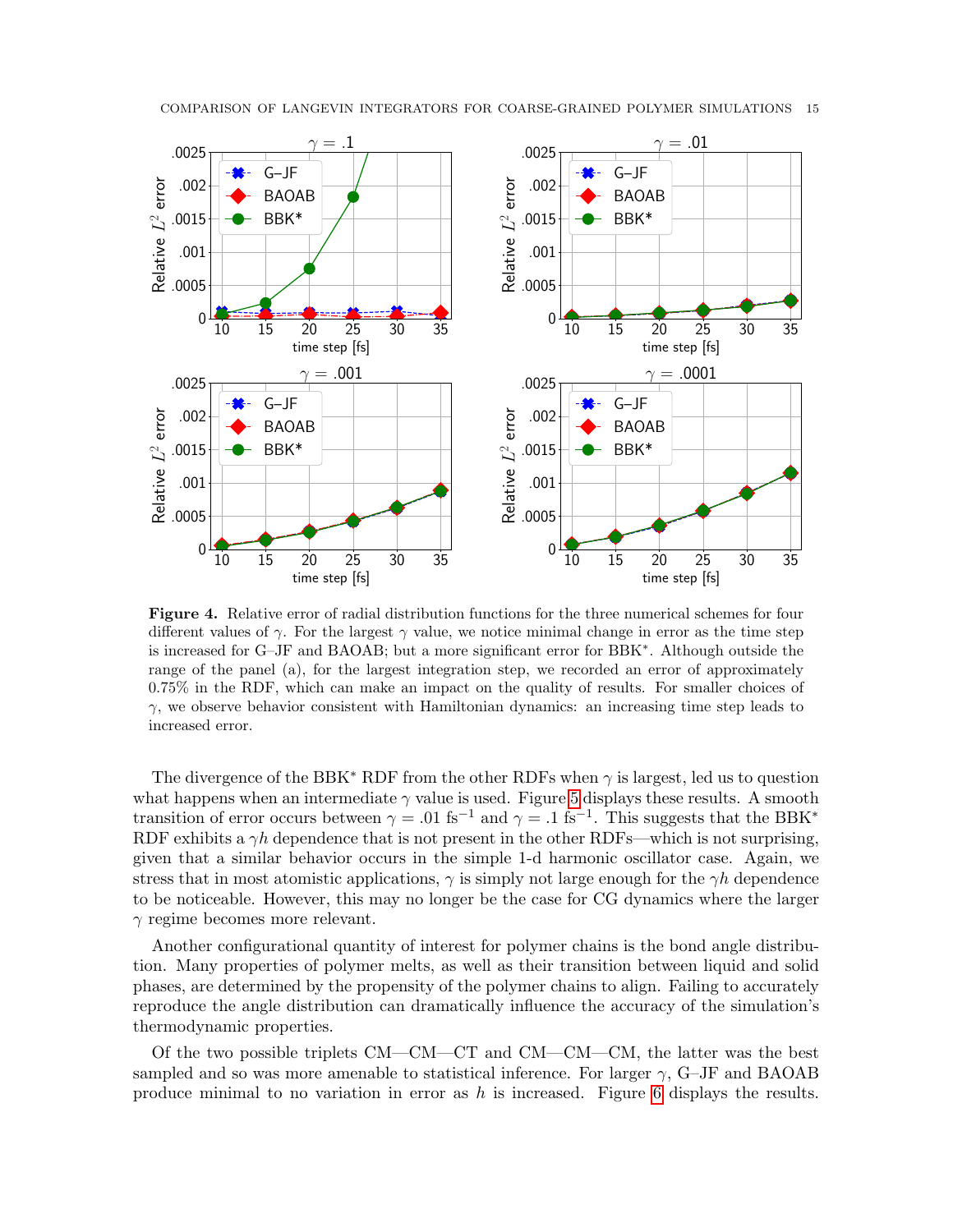<span id="page-15-0"></span>

**Figure 5.** Relative error of the radial and bond angle distribution for the BBK<sup>\*</sup> method as  $\gamma$ varies between  $10^{-2}$  fs<sup>-1</sup> and  $10^{-1}$  fs<sup>-1</sup>, taking on the values  $10^{-2}$ ,  $10^{-1.75}$ ,  $10^{-1.5}$ ,  $10^{-1.25}$ ,  $10^{-1}$ fs<sup>-1</sup>. We see a smooth transition as  $\gamma$  becomes smaller, not an abrupt phase transition, further suggesting dependence of the steady state distribution on the dimensionless quantity  $\gamma h$ .

BBK<sup>\*</sup> again exhibits systematic errors for larger  $\gamma$  values. The top row in Fig. [6](#page-16-0) indicates a large relative distortion of the bond angle distribution for BBK<sup>\*</sup>. This evidence may lead one to use caution in applying BBK<sup>\*</sup> to liquid phase CG systems with larger  $\gamma$  values, especially since this behavior for BBK<sup>∗</sup> is also observed with the CM—CM intermolecular RDF. For smaller  $\gamma$ , that is as the system gets closer to pure Hamiltonian dynamics, again all three integrators perform similarly, indicating no significant preference of integrator for this regime. Table [1](#page-6-0) showed that in a harmonic potential, the configurational statistics were dependent on  $\gamma h$  for BBK<sup>\*</sup>. So it is not unreasonable to expect that a similar  $\gamma h$  dependence for other configurational quantities may occur in more complicated situations when using BBK<sup>∗</sup> , as seen in our simulations.

We observe very good agreement of BBK<sup>\*</sup> with G–JF and BAOAB for  $\gamma \leq .01$  fs<sup>-1</sup> in Figures [4](#page-14-0) and [6.](#page-16-0) However, for all choices of  $\gamma$ , the original BBK exhibits a clear trend: the relative error increases as the time step h is increased.

# 5. Conclusions

In this paper we systematically studied three different Langevin integrators on a coarsegrained (CG) polymer melt. For the ideal cases of the Brownian motion and harmonic oscillator, key statistical properties were calculated analytically for each integrator, which provided guiding insights into diffusive and statistical behavior of realistic molecular systems. In particular, for pure Brownian motion, both BBK<sup>∗</sup> and G–JF capture the true diffusive behavior exactly for all choices of  $\gamma$  and h; but BAOAB is only approximate, with the diffusion coefficient depending on the dimensionless parameter  $\gamma h$ . This carried over to the CG-polymer simulation results. In Section [4.1,](#page-11-0) the calculated diffusion coefficient as a function of time step,  $\mathcal{D}_h$ , was found to be statistically independent of the time step h for BBK<sup>\*</sup> and G–JF for all  $\gamma$  values, whereas BAOAB displayed the same type of linear behavior for  $\gamma h$  values of  $O(1)$  as in the free particle case.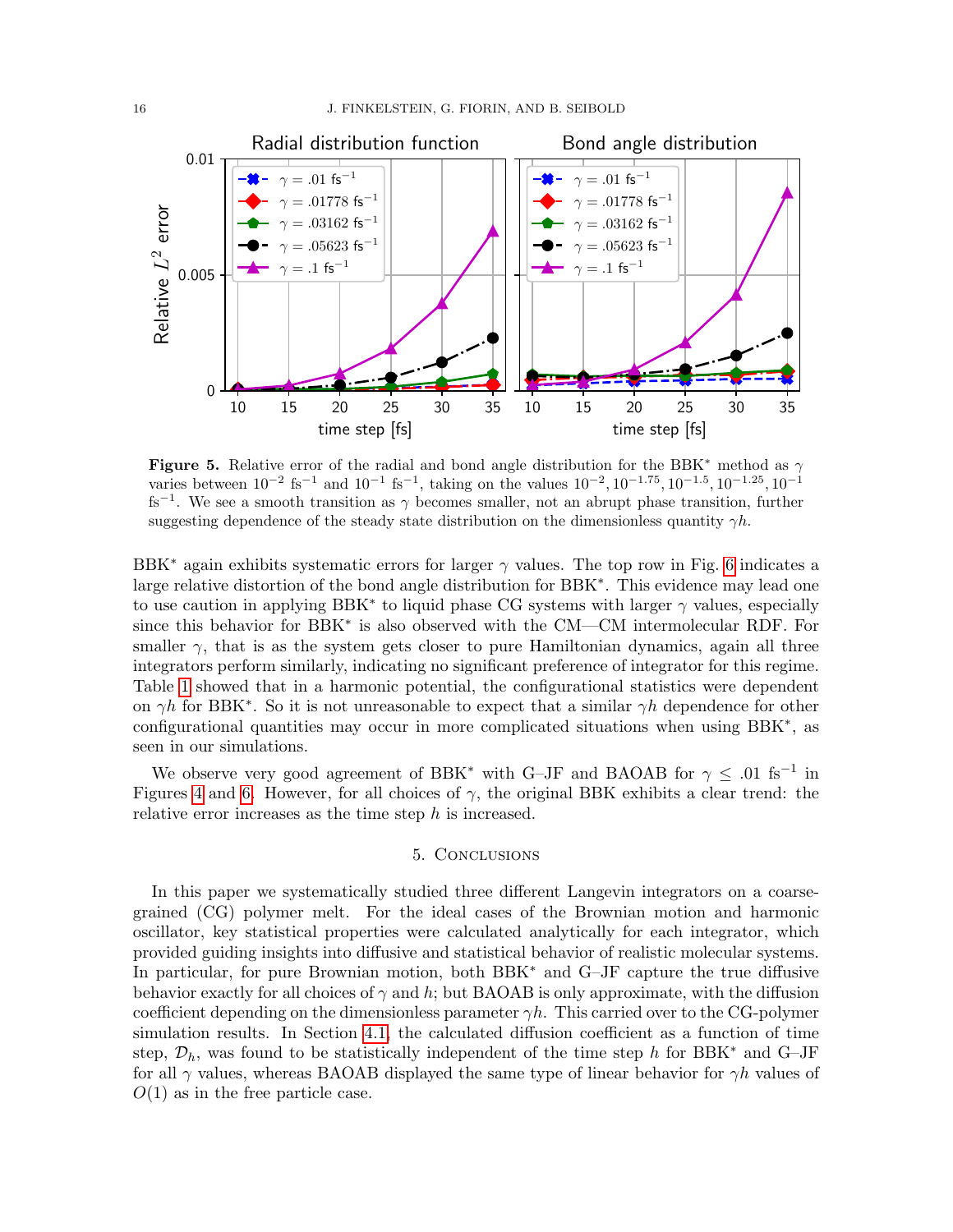<span id="page-16-0"></span>

Figure 6. Relative error of the bond distribution for the three numerical schemes when  $\gamma$  =  $0.1 \text{ fs}^{-1}$ ,  $0.01 \text{ fs}^{-1}$ ,  $0.0001 \text{ fs}^{-1}$ . The reference is taken to be  $h = 5$  fs. As with the RDF, minimal change in error occurs when the time step is increased for G–JF and BAOAB, but for BBK<sup>\*</sup> it is much larger. At 35 fs, BBK<sup>\*</sup> experiences an almost 1% error in its bond angle distribution. Convergence to Hamiltonian dynamics is seen in the bottom row.

The computational results indicate that G–JF is the only integrator among those considered here that describes equally well configurational distributions and diffusive behavior over all  $γ$  choices. As expected, BBK<sup>\*</sup> and BBK perform poorly for the largest choice of  $γ$ . BAOAB samples equally well the configurational distributions, but exhibits a spurious dependence of the diffusivity on the integration time step near the high-friction regime. These conclusions have implications for CG MD simulations, where large ratios between friction and Hamiltonian forces are more frequently encountered than in atomistic ones. The evidence presented in this paper should be useful to the practitioner in supporting the use of the G–JF thermostat for CG simulations.

# 6. Acknowledgments

We would like to thank Richard Berger for technical assistance. Part of this research was funded by the US Army Research Laboratory under contract number W911NF-16-2-0189. B. Seibold wishes to acknowledge support by NSF grant DMS–1719640. Calculations were carried out on Temple University's HPC resources and thus were supported in part by the National Science Foundation through major research instrumentation grant number 1625061.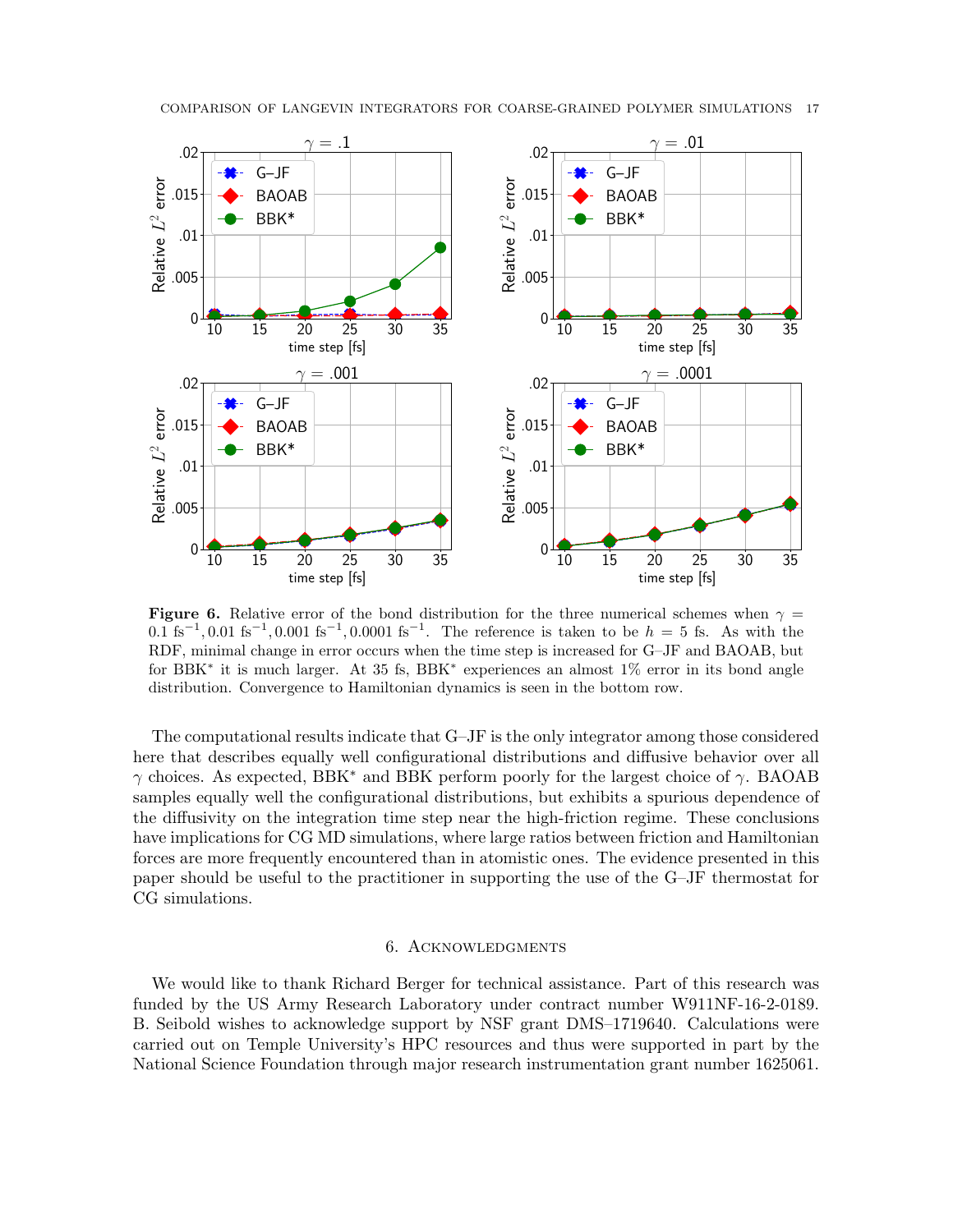<span id="page-17-0"></span>

Figure 7. A comparison of radial and angle distribution errors for BBK and BBK<sup>\*</sup>.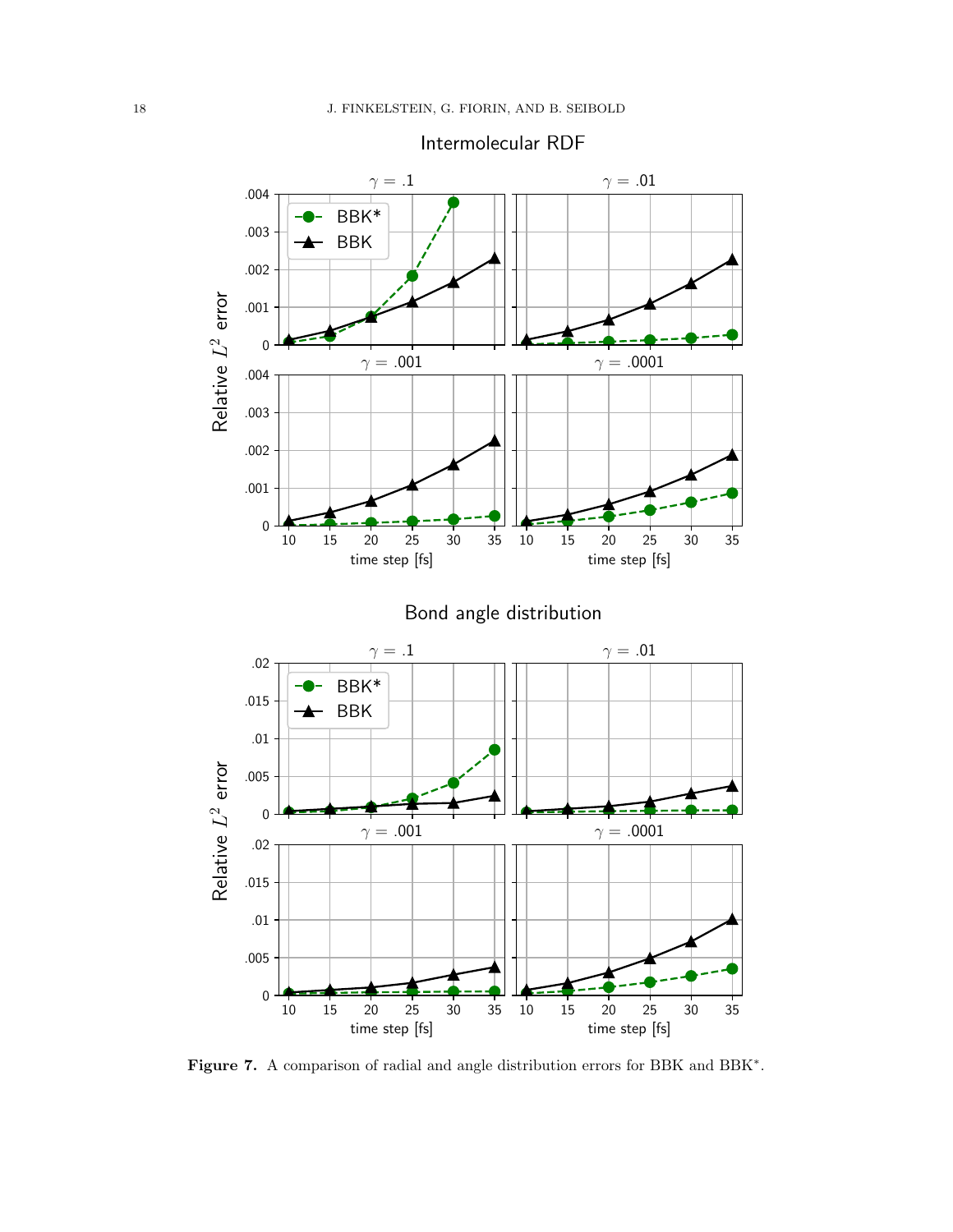#### **REFERENCES**

- <span id="page-18-20"></span>[1] LAMMPS source code, 2017. <http://lammps.sandia.gov/>.
- <span id="page-18-21"></span>[2] Sequencer.c, NAMD source code, 2018. <https://www.ks.uiuc.edu/Research/namd/>.
- <span id="page-18-5"></span>[3] S. Anmarkrud, K. Debrabant, and A. Kværnø. General order conditions for stochastic partitioned Runge– Kutta methods. BIT Numerical Mathematics, 58(2):257–280, 2018.
- <span id="page-18-9"></span>[4] E. Arad, O. Farago, and N. Grønbech-Jensen. The G-JF thermostat for accurate configurational sampling in soft-matter simulations. Isr. J. Chem., 56(8):629–635, 2016.
- <span id="page-18-16"></span>[5] G. Brannigan, L. Lin, and F. Brown. Implicit solvent simulation models for biomembranes. Eur. Biophys. J., 35(2):104–124, 2006.
- <span id="page-18-2"></span>[6] A. Brünger, C. Brooks III, and M. Karplus. Stochastic boundary conditions for molecular dynamics simulations of ST2 water. Chem. Phys. Lett., 105(5):495–500, 1984.
- <span id="page-18-22"></span>[7] K. Burrage and G. Lythe. Accurate stationary densities with partitioned numerical methods for stochastic differential equations. SIAM J. Numer. Anal., 47(3):1601–1618, 2009.
- <span id="page-18-13"></span>[8] I. Cooke, K. Kremer, and M. Deserno. Tunable generic model for fluid bilayer membranes. Phys. Rev. E, 72(1):011506, 2005.
- <span id="page-18-25"></span>[9] B. Dünweg and W. Paul. Brownian dynamics simulations without Gaussian random numbers. Int. J. Mod. Phys. C, 2(03):817–827, 1991.
- <span id="page-18-27"></span>[10] H. Flyvbjerg and H. G. Petersen. Error estimates on averages of correlated data. J. of Chem. Phys., 91(1):461–466, 1989.
- <span id="page-18-14"></span>[11] R. Goetz and R. Lipowsky. Computer simulations of bilayer membranes: self-assembly and interfacial tension. J. Chem. Phys., 108(17):7397–7409, 1998.
- <span id="page-18-1"></span>[12] N. Grønbech-Jensen and O. Farago. A simple and effective Verlet-type algorithm for simulating langevin dynamics. Mol. Phys., 111(8):983–991, 2013.
- <span id="page-18-8"></span>[13] N. Grønbech-Jensen, N. Hayre, and O. Farago. Application of the G-JF discrete-time thermostat for fast and accurate molecular simulations. Comput. Phys. Commun., 185(2):524–527, 2014.
- <span id="page-18-19"></span>[14] K. Hadley and C. McCabe. A structurally relevant coarse-grained model for cholesterol. Biophys. J., 99(9):2896–2905, 2010.
- <span id="page-18-23"></span>[15] J.A. Izaguirre, D.P. Catarello, J.M. Wozniak, and R. Skeel. Langevin stabilization of molecular dynamics. J. Chem. Phys., 114(5):2090–2098, 2001.
- <span id="page-18-15"></span>[16] S. Izvekov and G. Voth. A multiscale coarse-graining method for biomolecular systems. J. Phys. Chem. B, 109(7):2469–2473, 2005.
- <span id="page-18-0"></span>[17] B. Leimkuhler and C. Matthews. Robust and efficient configurational molecular sampling via Langevin dynamics. *J. Chem. Phys.*,  $138(17):05B601_1$ ,  $2013$ .
- <span id="page-18-24"></span>[18] B. Leimkuhler and C. Matthews. Robust and efficient configurational molecular sampling via Langevin dynamics. J. Chem. Phys., 138(17):05B601<sub>-1</sub>, 2013.
- <span id="page-18-7"></span>[19] B. Leimkuhler and C. Matthews. Molecular Dynamics. Springer, 2015.
- <span id="page-18-11"></span>[20] Hans-Jörg Limbach, A. Arnold, B. Mann, and C. Holm. ESPResSo — an extensible simulation package for research on soft matter systems. Comput. Phys. Commun., 174(9):704–727, 2006.
- <span id="page-18-12"></span>[21] S. Marrink, H. Risselada, S. Yefimov, D. Tieleman, and A. De Vries. The MARTINI force field: coarse grained model for biomolecular simulations. J. Phys. Chem. B, 111(27):7812–7824, 2007.
- <span id="page-18-3"></span>[22] G. J. Martyna, M. Klein, and M. Tuckerman. Nosé-hoover chains: The canonical ensemble via continuous dynamics. J. Chem. Phys., 97(4):2635–2643, 1992.
- <span id="page-18-26"></span>[23] G. L. Martyna, D. Tobias, and M. Klein. Constant pressure molecular dynamics algorithms. J. Chem. Phys., 101(5):4177–4189, 1994.
- <span id="page-18-18"></span>[24] T. Murtola, M. Karttunen, and I. Vattulainen. Systematic coarse graining from structure using internal states: Application to phospholipid/cholesterol bilayer. J. Chem. Phys., 131(5):08B601, 2009.
- <span id="page-18-17"></span>[25] M. Orsi, D. Haubertin, W. Sanderson, and J. Essex. A quantitative coarse-grain model for lipid bilayers. J. Phys. Chem. B, 112(3):802–815, 2008.
- <span id="page-18-6"></span>[26] R. Pastor, B. Brooks, and A. Szabo. An analysis of the accuracy of Langevin and molecular dynamics algorithms. Mol. Phys., 65(6):1409–1419, 1988.
- <span id="page-18-28"></span>[27] B. Peters, K. M. Salerno, A. Agrawal, D. Perahia, and G. Grest. Coarse-grained modeling of polyethylene melts: effect on dynamics. J. Chem. Theory Comput., 13(6):2890–2896, 2017.
- <span id="page-18-4"></span>[28] I. Pivkin, B. Caswell, and G. Karniadakis. Reviews in Computational Chemistry, Chapter 2, volume 27. John Wiley & Sons, 2011.
- <span id="page-18-10"></span>[29] S. Plimpton. Fast parallel algorithms for short-range molecular dynamics. J. Comput. Phys., 117(1):1–19, 1995.